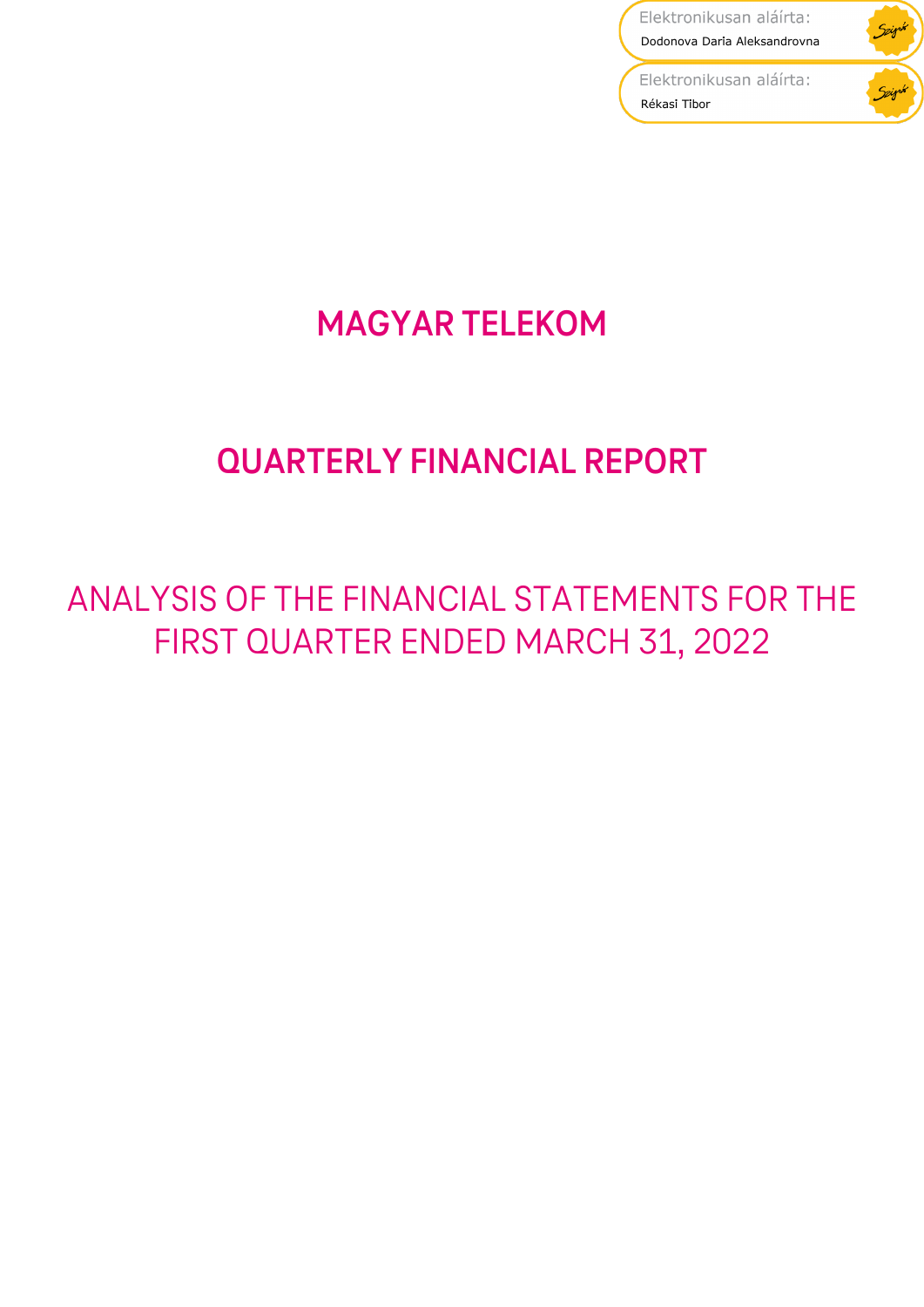

# **EGYÜTT, VELED**

Budapest – May 11, 2022 – Magyar Telekom (Reuters: MTEL.BU and Bloomberg: MTELEKOM HB, hereinafter: Company), the leading Hungarian telecommunications service provider, today reported its consolidated financial results for the first quarter of 2022, in accordance with International Financial Reporting Standards (IFRS) as endorsed by the EU. The quarterly financial report contains unaudited figures for each reporting periods.

# **TABLE OF CONTENTS**

| 1 <sub>1</sub>                                                                                                    |  |
|-------------------------------------------------------------------------------------------------------------------|--|
| 2.                                                                                                                |  |
| 2.1.                                                                                                              |  |
| 2.1.1                                                                                                             |  |
| 2.1.2                                                                                                             |  |
| 2.1.3                                                                                                             |  |
| 2.1.4                                                                                                             |  |
| 2.1.5                                                                                                             |  |
| 2.1.6                                                                                                             |  |
| 2.2.                                                                                                              |  |
| 2.2.1                                                                                                             |  |
| 2.2.2                                                                                                             |  |
| 3.                                                                                                                |  |
| 3.1.                                                                                                              |  |
| Interim Consolidated Statements of Profit or Loss and Other Comprehensive Income - quarterly year-on-year<br>3.2. |  |
|                                                                                                                   |  |
| 3.3.                                                                                                              |  |
| 3.4.                                                                                                              |  |
| 3.5.                                                                                                              |  |
| 3.6.                                                                                                              |  |
| 3.7.                                                                                                              |  |
| 3.8.                                                                                                              |  |
| 3.9.                                                                                                              |  |
| 3.10.                                                                                                             |  |
| 3.11.                                                                                                             |  |
| 3.12.                                                                                                             |  |
| 3.13.                                                                                                             |  |
| 3.14.                                                                                                             |  |
| 3.15.                                                                                                             |  |
| 3.16.                                                                                                             |  |
|                                                                                                                   |  |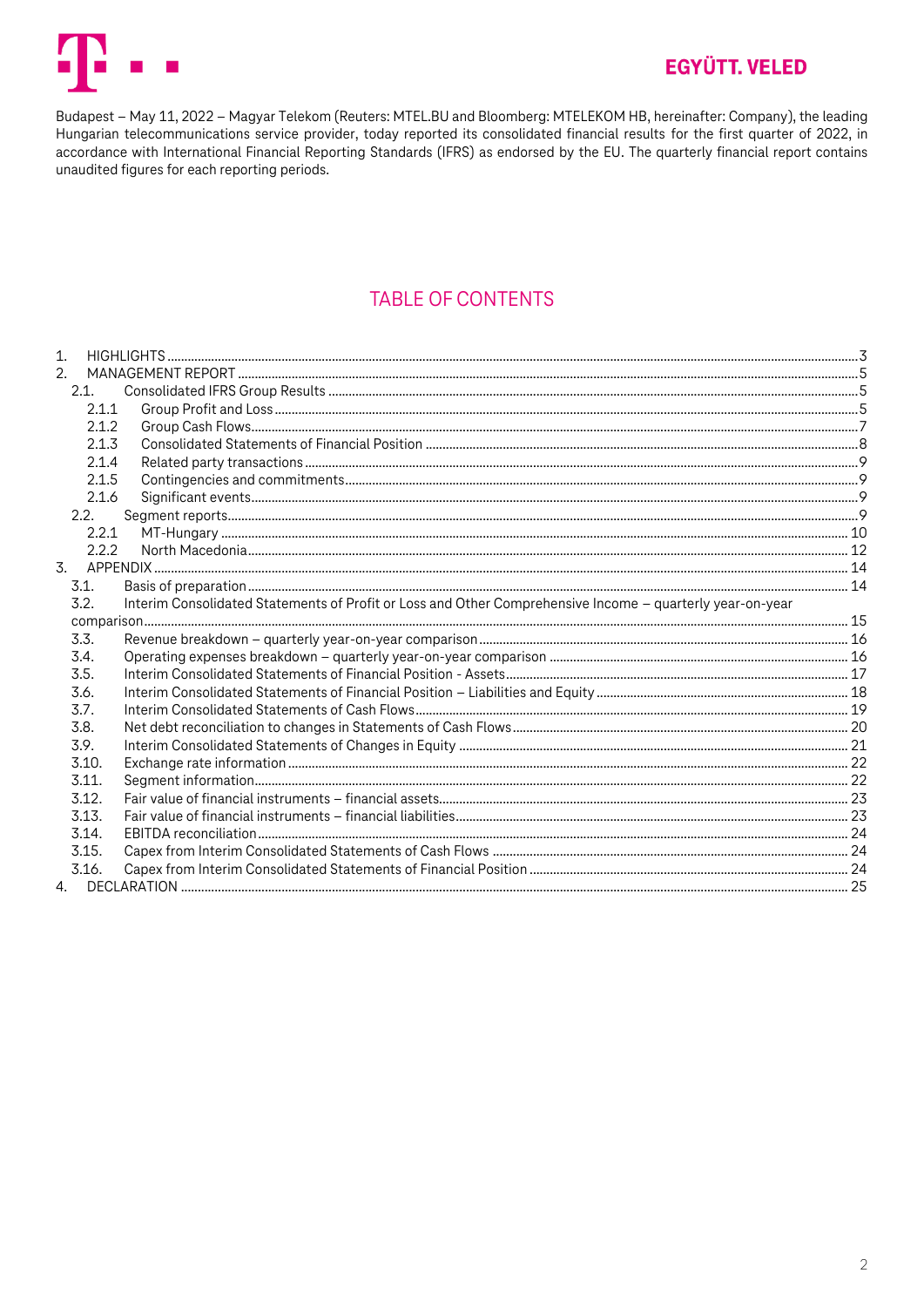

| Company name:                                       | Magyar Telekom Plc.                                           | <b>Company address:</b><br>e-mail address:         | H-1097 Budapest Könyves Kálmán krt. 36.<br>investor.relations@telekom.hu                       |
|-----------------------------------------------------|---------------------------------------------------------------|----------------------------------------------------|------------------------------------------------------------------------------------------------|
| IR contacts:                                        | Position:                                                     | Telephone:                                         | E-mail address:                                                                                |
| Diana Várkonyi<br>Rita Walfisch<br>Gabriella Pászti | <b>Head of Investor Relations</b><br>IR manager<br>IR manager | +36-1-481-7676<br>+36-1-457-6084<br>+36-1-458-0332 | varkonyi.diana.annamaria@telekom.hu<br>walfisch.rita@telekom.hu<br>paszti.gabriella@telekom.hu |

# <span id="page-2-0"></span>1. HIGHLIGHTS

### **Financial highlights:**

| (HUF millions, except ratios)                                                                                                                                                                                                                                                                                                                                                                                         | 01 20 21     | Q1 2022      | Change<br>(%) |
|-----------------------------------------------------------------------------------------------------------------------------------------------------------------------------------------------------------------------------------------------------------------------------------------------------------------------------------------------------------------------------------------------------------------------|--------------|--------------|---------------|
| Revenue                                                                                                                                                                                                                                                                                                                                                                                                               | 162,299      |              |               |
|                                                                                                                                                                                                                                                                                                                                                                                                                       |              | 175,864      | 8.4%<br>77.7% |
| Operating profit                                                                                                                                                                                                                                                                                                                                                                                                      | 15,066       | 26,777       |               |
| Profit attributable to:                                                                                                                                                                                                                                                                                                                                                                                               |              |              |               |
| Owners of the parent                                                                                                                                                                                                                                                                                                                                                                                                  | 8,902        | 18,453       | 107.3%        |
| Non-controlling interests                                                                                                                                                                                                                                                                                                                                                                                             | 1,159        | 889          | (23.3%)       |
|                                                                                                                                                                                                                                                                                                                                                                                                                       | 10,061       | 19,342       | 92.2%         |
| Gross profit                                                                                                                                                                                                                                                                                                                                                                                                          | 93,131       | 100,898      | 8.3%          |
| EBITDA                                                                                                                                                                                                                                                                                                                                                                                                                | 50,194       | 62,146       | 23.8%         |
| EBITDA AL                                                                                                                                                                                                                                                                                                                                                                                                             | 44,151       | 55,815       | 26.4%         |
| Free cash flow                                                                                                                                                                                                                                                                                                                                                                                                        | (17,070)     | (533)        | 96.9%         |
| Free cash flow excl. spectrum licenses                                                                                                                                                                                                                                                                                                                                                                                | (17,070)     | (533)        | 96.9%         |
|                                                                                                                                                                                                                                                                                                                                                                                                                       |              |              |               |
| Capex after lease                                                                                                                                                                                                                                                                                                                                                                                                     | 103,128      | 23,001       | (77.7%)       |
| Capex after lease excl. spectrum licenses                                                                                                                                                                                                                                                                                                                                                                             | 20,053       | 23,001       | 14.7%         |
| Number of employees (closing full equivalent)                                                                                                                                                                                                                                                                                                                                                                         | 6,982        | 6,755        | (3.3%)        |
|                                                                                                                                                                                                                                                                                                                                                                                                                       | Dec 31, 2021 | Mar 31, 2022 | Change<br>(%) |
|                                                                                                                                                                                                                                                                                                                                                                                                                       |              |              |               |
| Net debt                                                                                                                                                                                                                                                                                                                                                                                                              | 472,886      | 476,444      | 0.8%          |
| Net debt / EBITDA                                                                                                                                                                                                                                                                                                                                                                                                     | 1.96         | 1.89         | n.a.          |
| Group revenue grew by 8.4% year-on-year in Q1 2022, owing to continued expansion of the custome<br>for mobile data, high bandwidth broadband packages and mobile equipment continued<br>Gross profit improved in line with revenue expansion, growing by 8.3% year-on-year in Q1 2022                                                                                                                                 |              |              |               |
| EBITDA AL rose sharply due to favorable business trends and a HUF 3.3 billion one-off gain recogn<br>subsidiary, Pan-Inform LLC                                                                                                                                                                                                                                                                                       |              |              |               |
| Capex AL excluding spectrum licenses rose to HUF 23.0 billion in Q1 2022, driven primarily by major i<br>Macedonian operation relating to the RAN modernization program and TV content capitalization                                                                                                                                                                                                                 |              |              |               |
| Free cash outflow amounted to HUF 0.5 billion in Q1 2022, improving by HUF 16.5 billion year-on-ye<br>underlying results, lower interest payments and the one-off cash inflow from the IT subsidiary sale. I<br>acquired 900 MHz and 1800 MHz frequency bands in the amount of HUF 44.3 billion was made at the<br>rather than in Q1 2022 as originally planned, and so had no impact on free cashflow in the quarter |              |              |               |
| ational highlights                                                                                                                                                                                                                                                                                                                                                                                                    |              |              |               |
| Customer base expansion in Hungary continued into Q1 2022: fixed broadband subscriptions rose<br>increased by 6.0% while the mobile SIM base rose by 5.0% year-on-year                                                                                                                                                                                                                                                |              |              |               |
| Hungarian fiber network penetration continued to rise, reaching almost 30% by end-March 2022                                                                                                                                                                                                                                                                                                                          |              |              |               |
| Accelerated growth in mobile data usage was sustained with an 30% year-on-year increase; average<br>8.7 GB in Q1 2022                                                                                                                                                                                                                                                                                                 |              |              |               |
| Strong focus on investment in fixed and mobile networks, vital to maintaining superior customer expe<br>countries of operation with accelerated fiber roll-out and RAN modernization                                                                                                                                                                                                                                  |              |              |               |

- **Group revenue grew by 8.4% year-on-year in Q1 2022, owing to continued expansion of the customer base as strong demand for mobile data, high bandwidth broadband packages and mobile equipment continued**
- **Gross profit improved in line with revenue expansion, growing by 8.3% year-on-year in Q1 2022**
- **EBITDA AL rose sharply due to favorable business trends and a HUF 3.3 billion one-off gain recognized on the sale of an IT subsidiary, Pan-Inform LLC**
- **Capex AL excluding spectrum licenses rose to HUF 23.0 billion in Q1 2022, driven primarily by major investments at the North Macedonian operation relating to the RAN modernization program and TV content capitalization**
- **Free cash outflow amounted to HUF 0.5 billion in Q1 2022, improving by HUF 16.5 billion year-on-year, driven by the positive underlying results, lower interest payments and the one-off cash inflow from the IT subsidiary sale. Payment for the recently acquired 900 MHz and 1800 MHz frequency bands in the amount of HUF 44.3 billion was made at the beginning of April 2022, rather than in Q1 2022 as originally planned, and so had no impact on free cashflow in the quarter**

### **Operational highlights**

- **Customer base expansion in Hungary continued into Q1 2022: fixed broadband subscriptions rose by 7.3%, TV customers increased by 6.0% while the mobile SIM base rose by 5.0% year-on-year**
- **Hungarian fiber network penetration continued to rise, reaching almost 30% by end-March 2022**
- **Accelerated growth in mobile data usage was sustained with an 30% year-on-year increase; average monthly usage reached 8.7 GB in Q1 2022**
- **Strong focus on investment in fixed and mobile networks, vital to maintaining superior customer experience, continued in both**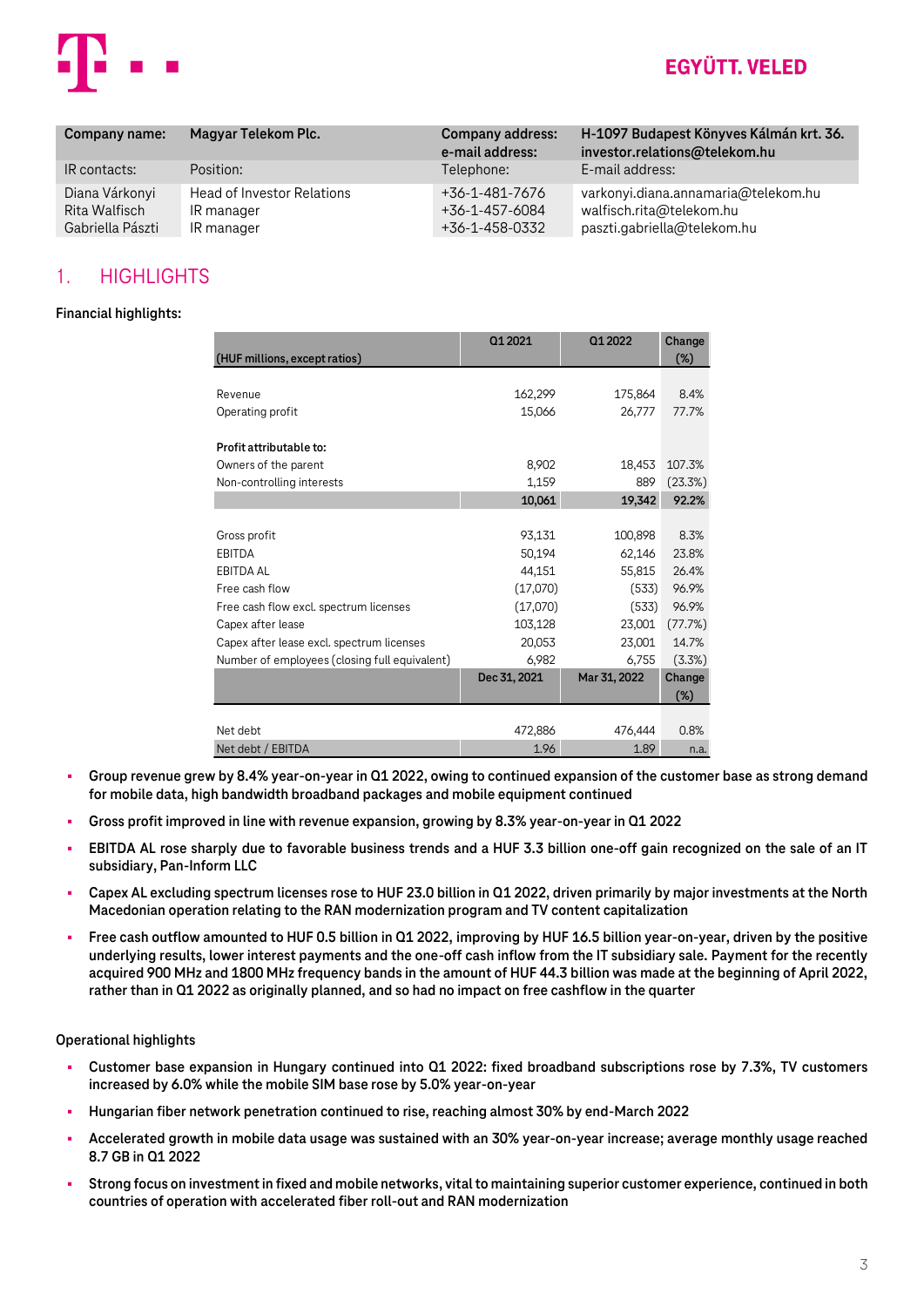

#### **Tibor Rékasi, Magyar Telekom CEO commented:**

*"Despite the fast-changing macroeconomic environment since the start of the year, Magyar Telekom maintained strong momentum across its business lines, delivering 8.4% revenue growth for the quarter. This positive trend was driven by successful expansion of our fixed and mobile customer bases, as well as the accelerated mobile data usage and strong demand for the gigabit capable network experience. We excelled at the latter thanks to our accelerated fiber rollout and RAN modernization in Hungary and North Macedonia, which form a key part of our customer-centric strategy.*

*During the quarter we deployed smart control and conservative approach on our operating expenses grew our gross profit and successfully closed the sale of Pan-Inform LLC, all of which allowed us to significantly increase our EBITDA AL year-on-year in Q1 2022.* 

*Looking ahead, we remain strongly committed to continued delivery against our strategic objectives. Taking into account the increased level of uncertainty in our external environment, we maintain our targets for 2022 at present."*

#### **Public targets**

|                  | 2021 Actual       | Public guidance for 2022 | Outlook for 2023-2024  |
|------------------|-------------------|--------------------------|------------------------|
| Revenue          | HUF 700.1 billion | 1%-3% growth             | moderate annual growth |
| <b>EBITDA AL</b> | HUF 216.3 billion | 3%-5% growth             | moderate annual growth |
| Capex $AL^1$     | HUF 109.3 billion | broadly stable           |                        |
| FCF <sup>1</sup> | HUF 56.2 billion  | at least HUF 70 billion  | moderate annual growth |

*<sup>1</sup>Excluding spectrum licenses*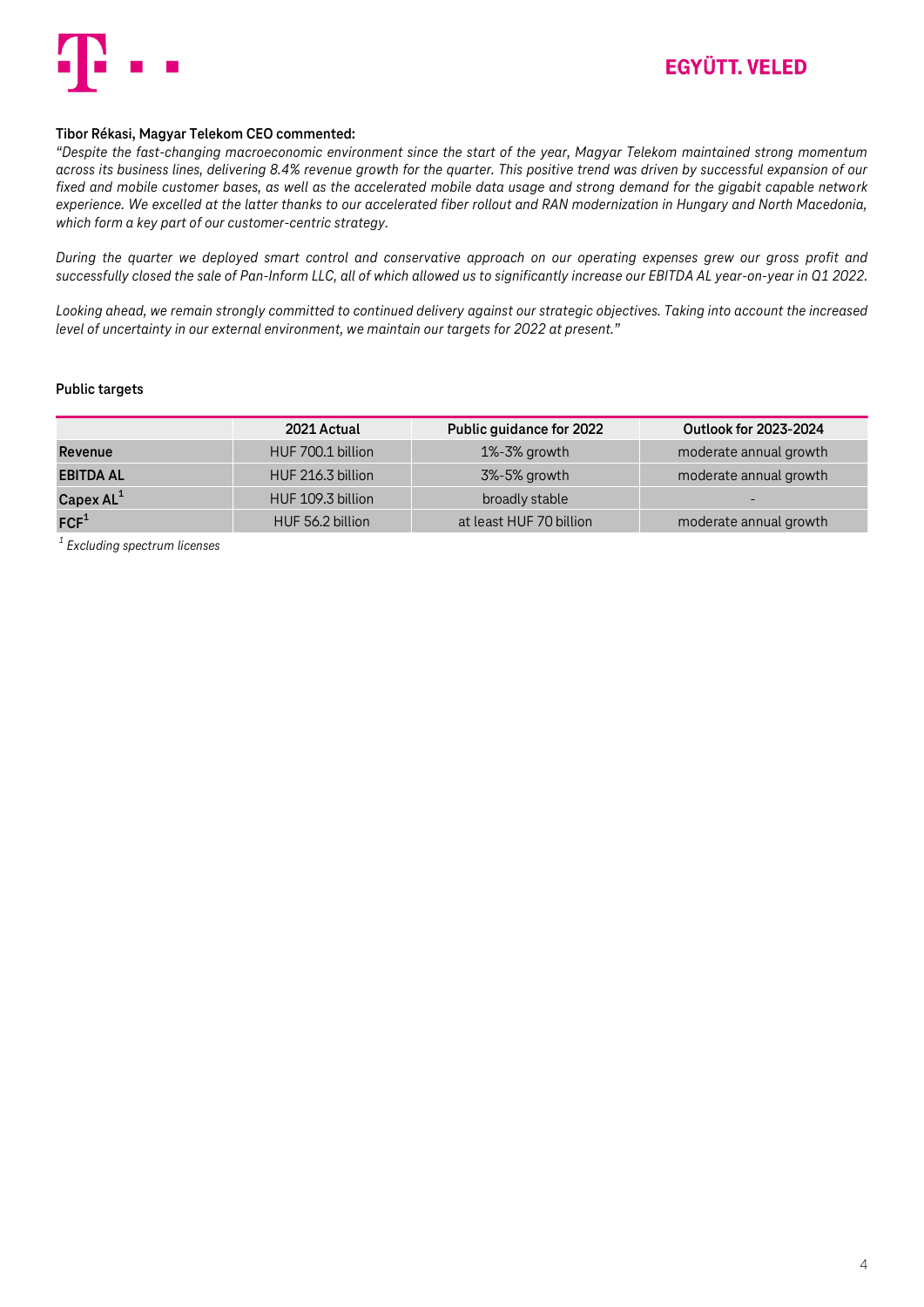

# <span id="page-4-0"></span>2. MANAGEMENT REPORT

### <span id="page-4-2"></span><span id="page-4-1"></span>**2.1. Consolidated IFRS Group Results**

### **2.1.1Group Profit and Loss**

|                                                  | Q1 2021   | 01 2022   | Change  | Change    |
|--------------------------------------------------|-----------|-----------|---------|-----------|
| (HUF millions)                                   |           |           |         | $(\%)$    |
|                                                  |           |           |         |           |
| Mobile revenue                                   | 90,391    | 101,145   | 10,754  | 11.9%     |
| Fixed line revenue                               | 53,812    | 57,581    | 3.769   | 7.0%      |
| SI/IT revenue                                    | 18,096    | 17,138    | (958)   | (5.3%)    |
| Revenue                                          | 162,299   | 175,864   | 13,565  | 8.4%      |
|                                                  |           |           |         |           |
| Direct costs                                     | (69, 168) | (74,966)  | (5,798) | $(8.4\%)$ |
| <b>Gross profit</b>                              | 93,131    | 100,898   | 7,767   | 8.3%      |
|                                                  |           |           |         |           |
| Indirect costs                                   | (42, 937) | (38, 752) | 4,185   | 9.7%      |
| <b>EBITDA</b>                                    | 50,194    | 62,146    | 11,952  | 23.8%     |
|                                                  |           |           |         |           |
| Depreciation and amortization                    | (35, 128) | (35,369)  | (241)   | (0.7%)    |
| Operating profit                                 | 15,066    | 26,777    | 11,711  | 77.7%     |
|                                                  |           |           |         |           |
| Net financial result                             | (1,625)   | (2,971)   | (1,346) | (82.8%)   |
| Share of associates' and joint ventures' results |           | 26        | 26      | n.a.      |
| Profit before income tax                         | 13,441    | 23,832    | 10,391  | 77.3%     |
|                                                  |           |           |         |           |
| Income tax                                       | (3,380)   | (4, 490)  | (1,110) | (32.8%)   |
| Profit for the period                            | 10,061    | 19,342    | 9,281   | 92.2%     |
|                                                  |           |           |         |           |
| Profit attributable to non-controlling interests | 1,159     | 889       | (270)   | (23.3%)   |
| Profit attributable to owners of the parent      | 8,902     | 18,453    | 9,551   | 107.3%    |

**Total revenue increased by 8.4% year-on-year to HUF 175.9 billion in Q1 2022** as strong growth in mobile data and fixed broadband revenue, coupled with higher equipment sales compensated for moderately lower voice and System Integration and IT ('SI/IT') revenue.

- Mobile revenue rose by 11.9% year-on-year to HUF 101.1 billion in Q1 2022, driven by growth in mobile data revenue and higher equipment sales which offset lower retail voice revenue at both countries of operation.
	- **Voice retail** revenue declined by 4.5% year-on-year to HUF 28.3 billion in Q1 2022 attributable to competition-driven price pressure coupled with the normalization of usage levels from an elevated base at both countries of operation that offset the positive impact of further expansion of the postpaid customer base.
	- **Voice wholesale** revenue decreased moderately year-on-year to HUF 3.1 billion in Q1 2022, reflecting elevated incoming mobile traffic level in Hungary in the base period due to pandemic related restrictions.
	- **Data** revenue rose by 23.6% year-on-year to HUF 33.7 billion in Q1 2022, driven primarily by continued growth in subscriber numbers as well as higher usage levels in both Hungary and North Macedonia while higher mobile payment revenue in Hungary also contributed to the increase.
	- **SMS** revenue increased by 8.9% year-on-year to HUF 6.2 billion in Q1 2022, driven by higher revenues from mass messaging as well as higher revenues from the increasing postpaid subscriber base in Hungary.
	- **Mobile equipment** revenue rose by 21.3% year-on-year, amounting to HUF 27.1 billion in Q1 2022, reflecting increased demand for higher value smartphones in Hungary and North Macedonia.
	- **Other mobile** revenue rose by 20.6% to HUF 2.9 billion in Q1 2022, driven by higher visitor revenues compared to last year's levels which were significantly affected by the pandemic.
- Fixed line revenue increased by 7.0% year-on-year, to HUF 57.6 billion in Q1 2022 thanks to increases in fixed broadband and TV revenues driven by the customer base expansion at the Hungarian operation.
	- **Voice retail** revenue declined by 6.6% year-on-year to HUF 8.9 billion in Q1 2022, reflecting the continued slow decline in the Hungarian fixed voice customer base, lower usage levels and general price pressure, particularly within the business market in Hungary.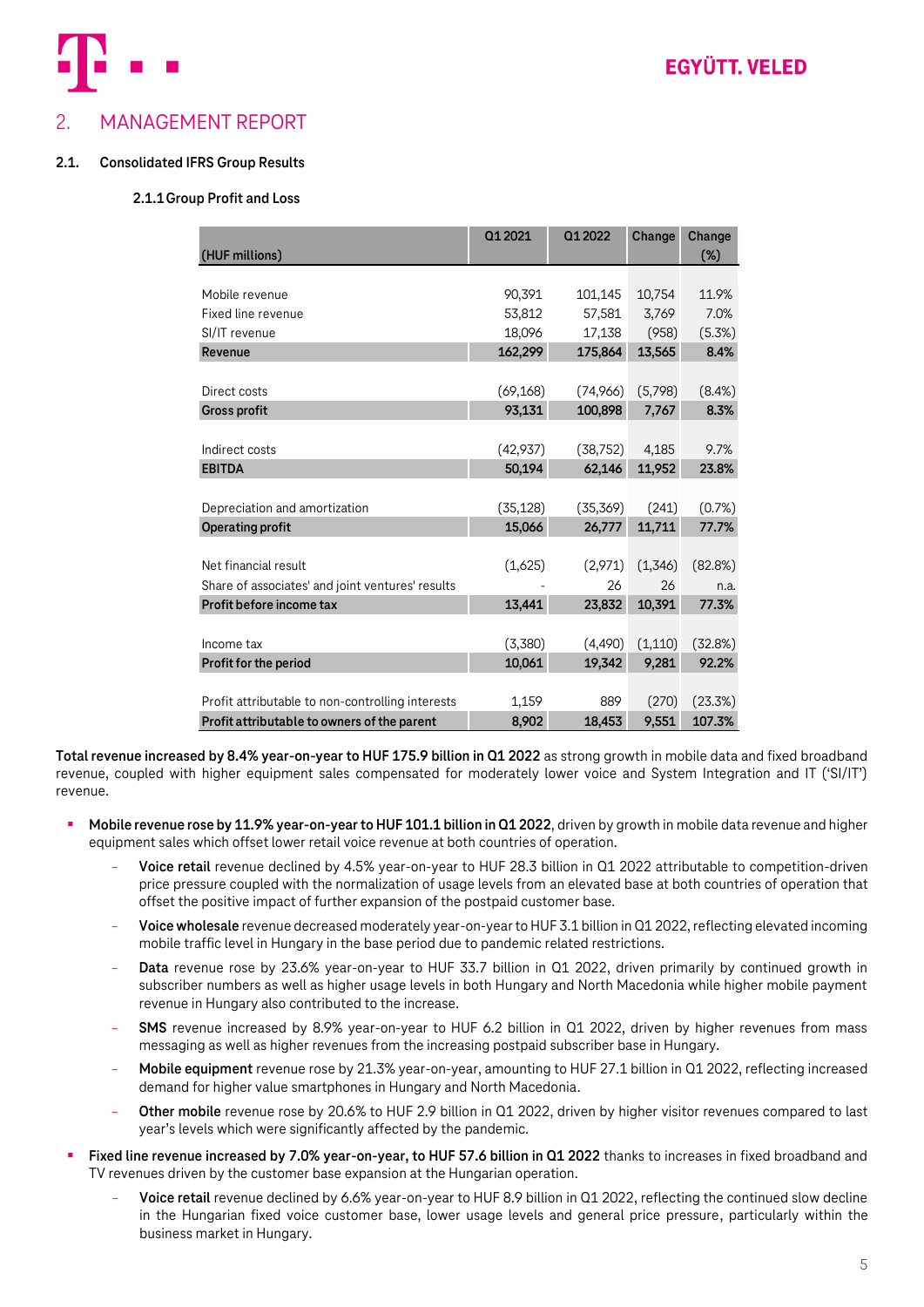

# **EGYÜTT, VELED**

- **Broadband retail** revenues increased by 22.9% year-on-year to HUF 17.4 billion in Q1 2022, as the positive impact of the continued customer base expansion in both countries and continued migration to higher bandwidth packages in Hungary was further strengthened by the absence of the mandatory monthly fee allowance in place in Hungary in Q1 2021 for students and teachers to help with online education during the pandemic.
- **TV** revenues were up 7.7% year-on-year to HUF 14.9 billion in Q1 2022, thanks to the further expansion of the IPTV subscriber base in both countries.
- **Fixed equipment** revenues declined by 6.4% year-on-year to HUF 4.5 billion in Q1 2022, driven by lower sales volumes in Hungary coupled with a higher level of IFRS 15 standard related present value discount due to the rise in interest rates.
- **Data retail** revenues were slightly up year-on-year, amounting to HUF 3.2 billion in Q1 2022 thanks to higher contribution from leased line fixed internet services at the Hungarian operation.
- **Wholesale** revenues decreased marginally year-on-year, amounting to HUF 4.9 billion in Q1 2022, due to lower transit traffic as well as lower revenues from the resale of TV content in North Macedonia.
- **Other fixed** line revenues rose by 9.8% year-on-year to HUF 3.8 billion in Q1 2022, reflecting positive impacts from items including higher late payment fees and increased interest in relation to the IFRS 15 standard related present value discount mentioned above.
- System Integration (SI) and IT ('SI/IT') revenues decreased by 5.3% to HUF 17.1 billion in Q1 2022 due to the absence of revenues that were formerly generated by Pan-Inform LLC and the lower revenue from public sector. The decrease of revenue in Hungarian operation was slightly offset by the double-digit increase in North Macedonia.

**Direct costs increased in line with revenues by 8.4% year-on-year to HUF 75.0 billion in Q1 2022,** attributable to higher equipment costs and roaming expenses.

- Interconnect costs increased moderately by 1.9% year-on-year to HUF 6.0 billion in Q1 2022, reflecting higher payments at the Hungarian operation to domestic mobile operators in relation to the elevated SMS traffic.
- **SI/IT service-related costs** increased by 2.4% year-on-year to HUF 12.7 billion in Q1 2022, driven by the changed composition of SI/IT projects in North Macedonia resulting in higher related costs and some one-off items at the Hungarian operation.
- **Bad debt expenses** decreased moderately to HUF 1.9 billion, reflecting similar tendencies during the first quarter of 2022 as we experienced during last year.
- **Telecom tax** declined by 2.1% year-on-year to HUF 6.6 billion in Q1 2022, driven by lower fixed and mobile voice traffic which offset the higher SMS traffic at the Hungarian operation.
- **Other direct costs** were up 13.4% year-on-year to HUF 47.7 billion in Q1 2022, driven by higher equipment costs and an increase in roaming outpayments driven by the easing of travel limitations compared to a year earlier.

**Gross profit improved by 8.3% year-on-year to HUF 100.9 billion in Q1 2022,** thanks to a higher contribution from telecommunication services, particularly data, at both countries of operation.

**Indirect costs improved by HUF 4.2 billion year-on-year, to HUF 38.8 billion in Q1 2022,** primarily reflecting the one-off gain on a subsidiary sale as well as lower employee-related expenses.

- **Employee-related expenses** were down by 4.4% year-on-year, amounting to HUF 18.4 billion in Q1 2022, reflecting different timing of bonus provisions, while the impact of the general wage increase was offset by the reduction in headcount.
- **Utility tax** was broadly unchanged year-on-year, amounting to HUF 7.3 billion in Q1 2022, reflecting the combined impact of an increase in the length of the taxable network (mostly due to expiring tax credits from network investments in 2016), offset by the positive effect of the tax credit relating to Magyar Telekom's new network investments and upgrades that enable internet access of at least 100 Mbps.
- **Other operating expenses** (excluding the utility tax) improved moderately year-on-year to HUF 17.1 billion in Q1 2022, as temporary increases in marketing expenses in Hungary and higher energy costs in North Macedonia were offset by savings in IT, network and real estate maintenance and repair costs at the Hungarian operation.
- Other operating income was up at HUF 4.1 billion in Q1 2022, driven by one-off profit realized on the sale of a Hungarian IT subsidiary, Pan-Inform LLC.

**EBITDA rose by 23.8% year-on-year to HUF 62.1 billion,** with **EBITDA AL improving by 26.4% year-on-year to HUF 55.8 billion in Q1 2022**, driven by the improvement in gross profit coupled with the one-off subsidiary sale gain.

**Depreciation and amortization ('D&A') expenses were broadly unchanged year-on-year at HUF 35.4 billion in Q1 2022,** as some increase driven by shortened useful life and accelerated depreciation in relation to RAN modernization in North Macedonia was offset by lower depreciation expenses at the Hungarian operation attributable to full copper network retirement in some areas of Hungary.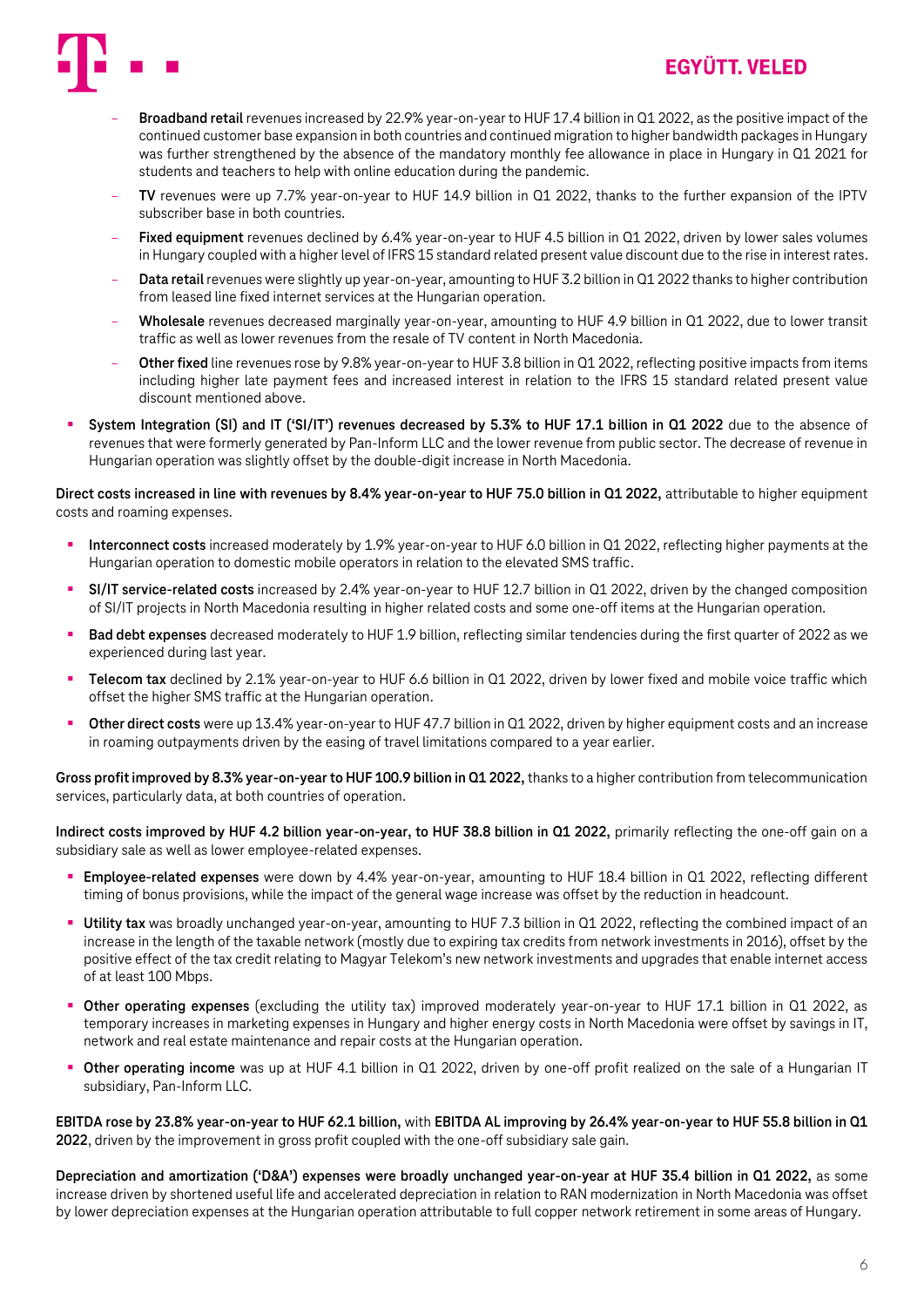

**Profit for the period rose by HUF 9.3 billion year-on-year to HUF 19.3 billion in Q1 2022**, reflecting higher EBITDA, partly offset by higher financial expenses and income taxes.

- **Net financial result** deteriorated from a loss of HUF 1.6 billion in Q1 2021 to a loss of HUF 3.0 billion in Q1 2022 driven by lower value of gains on the recognition of derivatives at fair value which outweighed the decline in interest expenses.
- Income tax expenses increased by HUF 1.1 billion to HUF 4.5 billion in Q1 2022, reflecting the year-on-year higher profit before tax.

**Profit attributable to non-controlling interests declined by HUF 0.3 billion year-on-year to HUF 0.9 billion in Q1 2022**, as higher operating expenses and deprecation offset the gross profit improvement and led to lower net income in North Macedonia.

**HUF millions 1-3 months 2021 1-3 months 2022 Change**

# <span id="page-6-0"></span>**2.1.2Group Cash Flows**

| пог шкиону                                                           |           | <b>I-3 INDITIIS ZUZI 1-3 INDITIIS ZUZZ CHANGE</b> |           |
|----------------------------------------------------------------------|-----------|---------------------------------------------------|-----------|
| Net cash generated from operating activities                         | 25,713    | 36,283                                            | 10,570    |
| Net cash used in investing activities                                | (29, 854) | (32,310)                                          | (2, 456)  |
| Less: (Payments for) / Proceeds from other financial assets          | (4,979)   | 2,983                                             | 7,962     |
| Investing cash flow excluding Payments for / Proceeds                |           |                                                   |           |
| from other financial assets - net                                    | (34, 833) | (29, 327)                                         | 5,506     |
|                                                                      |           |                                                   |           |
| Repayment of lease and other financial liabilities                   | (7,950)   | (7, 489)                                          | 461       |
| <b>Total free cash flow</b>                                          | (17,070)  | (533)                                             | 16,537    |
|                                                                      |           |                                                   |           |
| (Payments for) / Proceeds from other financial assets - net          | 4,979     | (2,983)                                           | (7,962)   |
| Proceeds from / Repayment of loans and other borrowings - net        | 11,931    | 1,758                                             | (10, 173) |
| Dividends paid to Owners of the parent and Non-controlling interests |           |                                                   |           |
| Proceeds from corporate bonds                                        |           |                                                   |           |
| Treasury share purchase                                              |           |                                                   |           |
| Exchange differences on cash and cash equivalents                    | (37)      |                                                   | 40        |
| Change in cash and cash equivalents                                  | (197)     | (1,755)                                           | (1, 558)  |

**Free cash flow (FCF) improved to HUF 0.5 billion cash outflow in Q1 2022 (Q1 2021: HUF 17.1 billion cash outflow), mainly due to the reasons described below.**

### *Operating cash flow*

**Net cash generated from operating activities** amounted to a cash inflow of HUF 36.3 billion in Q1 2022, compared to cash inflow of HUF 25.7 billion in Q1 2021, attributable to the reasons outlined below:

- HUF 12.0 billion **positive impact due to higher EBITDA** in Q1 2022
- **EXTENDED 5.8 billion negative change in active working capital, mainly as a result of:** 
	- lower decrease in SI/IT receivables (negative impact: ca. HUF 2.5 billion) due to different project seasonality,
	- unfavorable change in net portfolio of installment receivables in Q1 2022 vs. Q1 2021 (negative impact: ca. HUF 1.8 billion) as a result of lower sales volume due to the lockdown caused by COVID-19 in 2021,
	- higher increase in the balance of telecommunication customer related trade receivables in Hungary (negative impact: ca. HUF 1.6 billion) mainly caused by unfavorable ageing of receivables,
	- unfavorable change in handset inventory balances (negative impact: ca. HUF 1.2 billion) mainly reflecting supply insecurity due to global shortage of raw materials (especially chip) caused by COVID-19 and consequences of Russian-Ukrainian war, as well as purchases at higher exchange rates,
	- favorable change in advance payment balances in Q1 2022 compared to Q1 2021 (positive impact: ca. HUF 1.2 billion).
- **EXTENDITED 15 FIGHT 10 FIGHT 10 FIGHT 10 FIGHT 10 FIGHT 10 FIGHT 10 FIGHT 10 FIGHT 10 FIGHT 10 FIGHT 10 FIGHT 10 FIGHT 10 FIGHT 10 FIGHT 10 FIGHT 10 FIGHT 10 FIGHT 10 FIGHT 10 FIGHT 10 FIGHT 10 FIGHT 10 FIGHT 10 FIGHT 10** 
	- lower payment of the SI/IT services in Q1 2022 compared to Q1 2021 (positive impact: ca. HUF 6.1 billion) due to different project seasonality,
	- higher payment to handset suppliers (negative impact: ca. HUF 3.1 billion) driven by timing differences in payments complemented with higher purchasing in 2022 in line with higher inventories,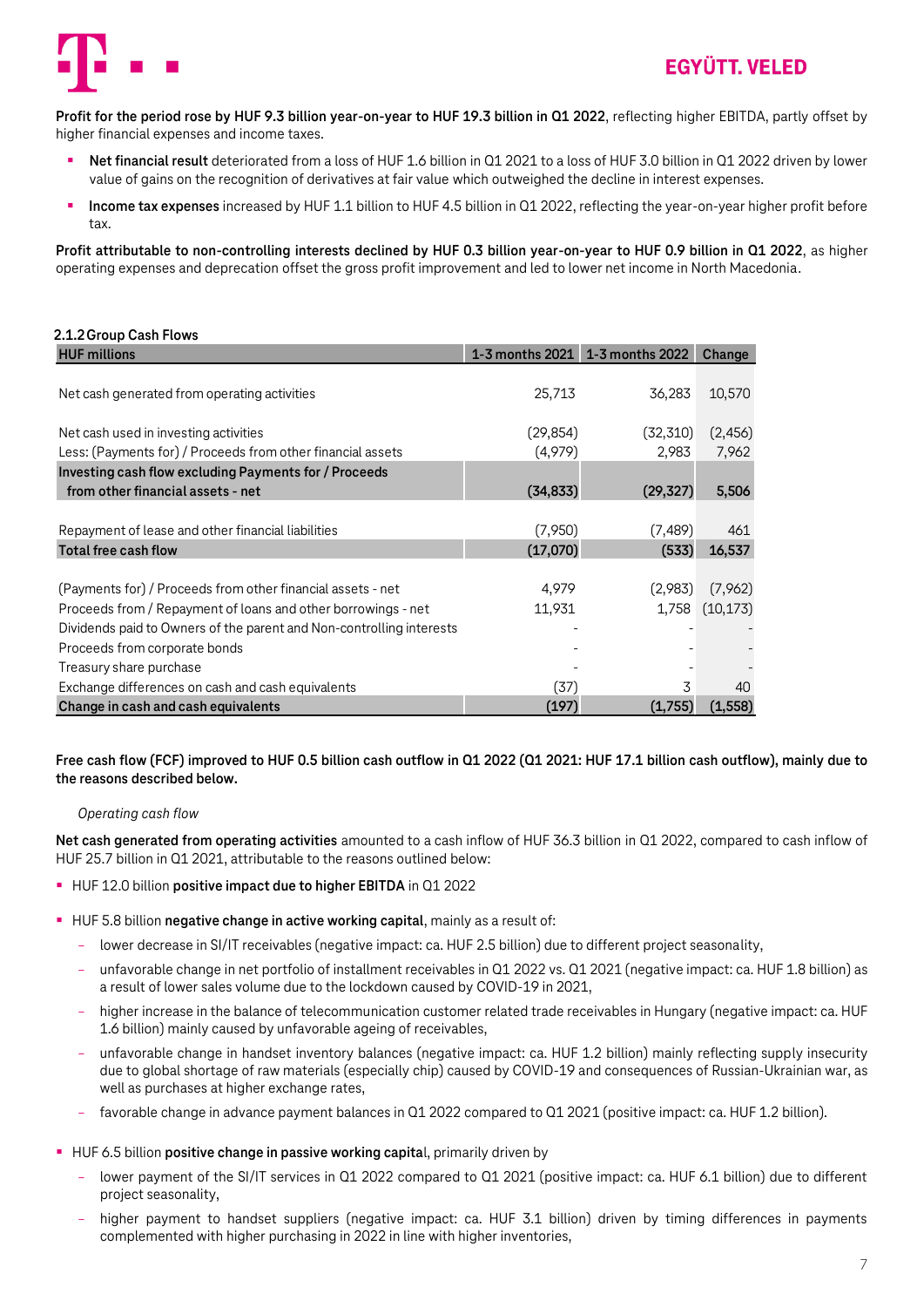

- lower decline in the balances of invoiced and non-invoiced BAU trade creditors (positive impact: HUF 3.5 billion) due to different outpayment timing.
- HUF 1.5 billion **positive change of interest paid** in Q1 2022 compared to Q1 2021, reflecting the combined effect of lower loan related interest payment due to the maturity of a loan in Q1 2021 and temporarily lower payment of bank fee liabilities in Q1 2022
- HUF 3.4 billion **negative change in other non-cash items**, mainly due to the booking of one-off gain on sale of subsidiary Pan-Inform LLC (the support and development operations provided for central digital healthcare services in Hungary and for the related hospital information system) during Q1 2022

*Investing cash flow excluding proceeds from other financial assets – net*

**Net cash used in investing activities** amounted to HUF 29.3 billion in Q1 2022, compared to HUF 34.8 billion in Q1 2021, with the lower cash outflow driven mainly by HUF 5.5 billion **positive effect** related to the sale of Pan-Inform LLC during Q1 2022

#### *Repayment of lease and other financial liabilities*

**Repayment of lease and other financial liabilities** improved to HUF 7.5 billion in Q1 2022 from HUF 8.0 billion in Q1 2021, mainly as the lower payment of different long-term supplier invoices more than offset the higher – mainly network related – lease payments.

In Q1 2022 **Cash and cash equivalents** recorded a HUF 1.8 billion negative change compared to a HUF 0.2 billion negative change in Q1 2021. Besides the changes in FCF the deterioration is attributable to the followings:

- **Payments for other financial assets net** deteriorated by HUF 8.0 billion, primarily due to lower cash inflows from cross currency interest rate (CCIR) swap transactions. This change was supplemented by higher cash outflows from bank deposits over 3 months in net term.
- **Proceeds from loans and other borrowings** decreased by HUF 66.5 billion due to the lower drawdown of DT Group loans supplemented by the periodic decrease of proceeds from inhouse DT Group funds.
- **Repayments of loans and other borrowings** improved by HUF 56.3 billion due the lower repayment of DT Group loans and the periodic decrease of repayments of inhouse DT Group funds.

The financial and operating statistics are available on the following website: [http://www.telekom.hu/about\\_us/investor\\_relations/financial](http://www.telekom.hu/about_us/investor_relations/financial)

#### <span id="page-7-0"></span>**2.1.3Consolidated Statements of Financial Position**

The most significant changes in the balances of the Consolidated Statements of Financial Position from December 31, 2021 to March 31, 2022 (see Appendix 3.8) can be observed in the following lines:

- Trade receivables
- Other intangible assets
- Trade pavables

**Trade receivables** decreased by HUF 8.7 billion from December 31, 2021 to March 31, 2022 mainly driven by the decrease of SI/IT receivables due to the regular annual project seasonality.

**Other intangible assets** decreased by HUF 8.2 billion from December 31, 2021 to March 31, 2022 due to the higher amount of depreciation recognized and lower level of investments in Other intangible assets.

**Trade payables** decreased by HUF 34.5 billion from December 31, 2021 to March 31, 2022, reflecting a decrease in outstanding balances to handset, SI/IT, Capex and OPEX suppliers.

There have not been any other material changes in the items of the Consolidated Statement of Financial Position in the period from December 31, 2021 to March 31, 2022. The less significant changes in balances of the Consolidated Statements of Financial Position are largely explained by the items of the Consolidated Statement of Cash Flows for 2022 and the related explanations provided above in section 2.1.2 Group Cash Flows.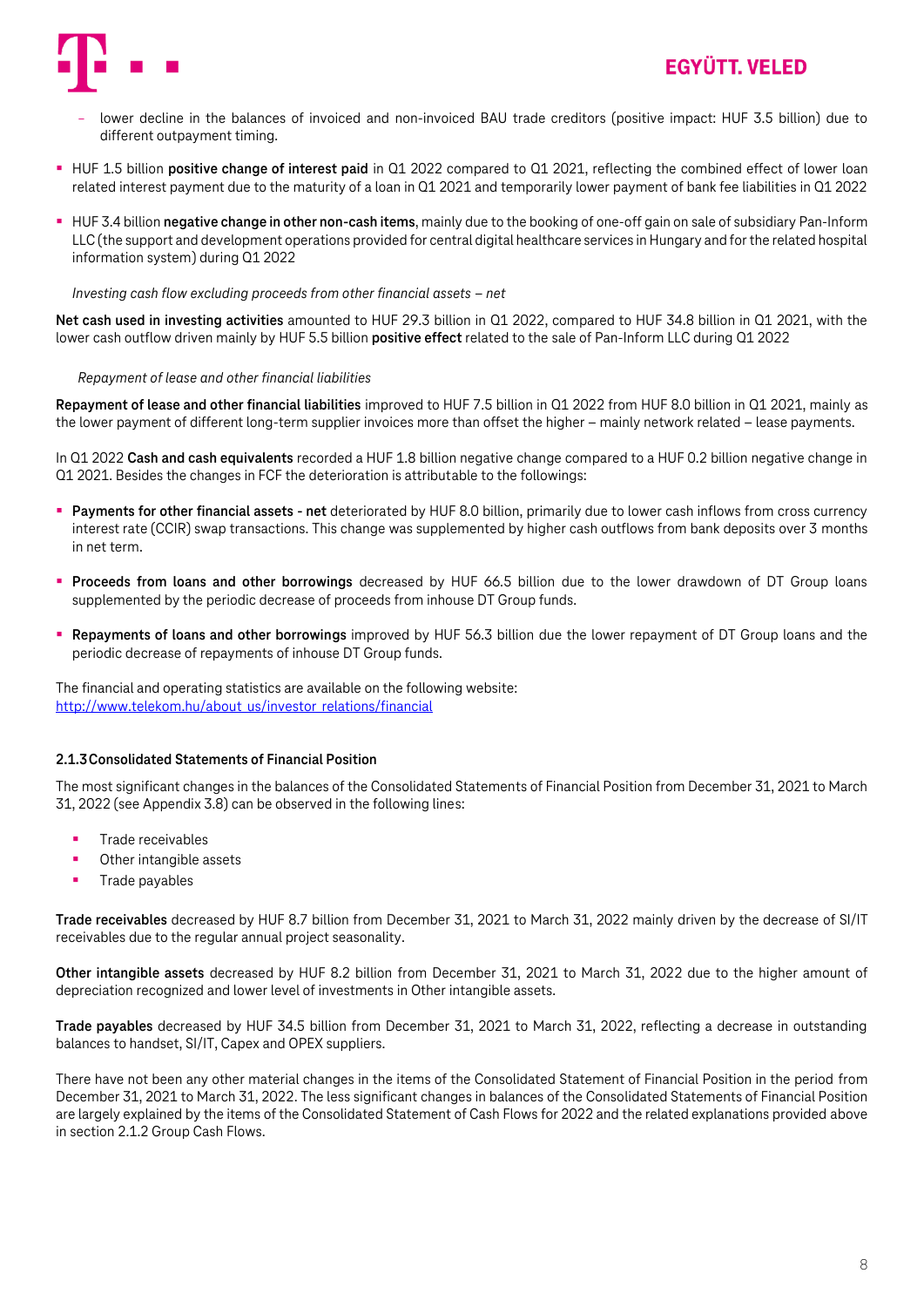

#### <span id="page-8-0"></span>**2.1.4 Related party transactions**

The significant changes in the volume of related party transactions have been disclosed in sections 2.1.2 Group Cash Flows and 2.1.3 Consolidated Statement of Financial Position. There have not been any other significant changes in related party transactions since the most recent annual financial report.

### <span id="page-8-1"></span>**2.1.5 Contingencies and commitments**

#### **Contingent assets**

A contingent asset is a possible asset that arises from past events and whose existence will be confirmed only by the occurrence of uncertain future events not within the control of the Group. These assets are not recognized in the statement of financial position. The Group has no contingencies where the inflow of economic benefits would be probable and material.

### **Contingent liabilities**

No provisions have been recognized for these cases as management estimates that it is unlikely that these claims originating from past events would result in any material economic outflows from the Group, or the amount of the obligation cannot be measured with sufficient reliability. Makedonski Telekom has a contingent liability in the amount of MKD 240.0 million (claimed amount) in respect of a court case for damage compensation against Makedonski Telekom for alleged abuse of the dominant position on the market for access to data transfer networks. Based on legal advice and strong legal arguments presented in the court procedure, management believes that it is not probable that the court procedure will result in liability of the claimed size.

#### **Guarantees**

Magyar Telekom is also exposed to risks that arise from the possible drawdown of guarantees that in aggregation amounted to a nominal amount of HUF 14.7 billion as at December 31, 2021. In January 2021, Magyar Telekom successfully participated in the auction procedure for the entitlements of frequency use of the 900 MHz and 1800 MHz frequency bands, the precondition of this was the issuance of additional guarantees. Due to the payment of the one-time spectrum fee in April 2022, these guarantees are not applicable at the time of publication of the quarterly financial report. The guarantees were issued by banks on behalf of Magyar Telekom as collateral to secure the fulfillment of the Group's certain contractual or tender related obligations.

The Group has been doing its best to deliver on its contractual obligations and expects to continue to do so in the future. Even so disputes may emerge from time to time with our partners and sometimes these can result the drawdown of the guarantees. These utilizations of the bank guarantees are not related and have no significant effect on the solvency of the Group.

### **Commitments**

There has been no material change in the nature and amount of our commitments in 2022.

### <span id="page-8-2"></span>**2.1.6 Significant events**

For any significant events that occurred between the end of the quarter (March 31, 2022) and the date publishing of this Interim financial report, please see our Investor Relations website:

[http://www.telekom.hu/about\\_us/investor\\_relations/investor\\_news](http://www.telekom.hu/about_us/investor_relations/investor_news)

### <span id="page-8-3"></span>**2.2. Segment reports**

The Group's segments are reported in a manner consistent with the internal reporting provided to the CODMs, the key management of Magyar Telekom Plc. From 2020 the Chief Executive Officer (CEO) and the other Chief Officers together (Chief Officers) fulfill the chief operating decision maker (CODM) function in the Group. The Chief Officers assess the performance of the Group and make their decisions. Magyar Telekom's operating segments are: MT-Hungary and North Macedonia.

The MT-Hungary segment operates in Hungary, providing mobile and fixed line telecommunications, TV distribution, information communication and system integration services to millions of residential and business customers under the Telekom and T-Systems brands. Residential and Small and Medium sized business customers are served by the Telekom brand, while business customers (corporate and public sector customers) are served by the T-Systems brand. The MT-Hungary segment is also responsible for the wholesale of mobile and fixed line services within Hungary, and performs strategic and cross-divisional management, as well as support functions on behalf of the Group, including Procurement, Treasury, Real Estate, Accounting, Tax, Legal and Internal Audit. This segment is also responsible for the Group's points of presence in Bulgaria and Romania, where it primarily provides wholesale services to local companies and operators.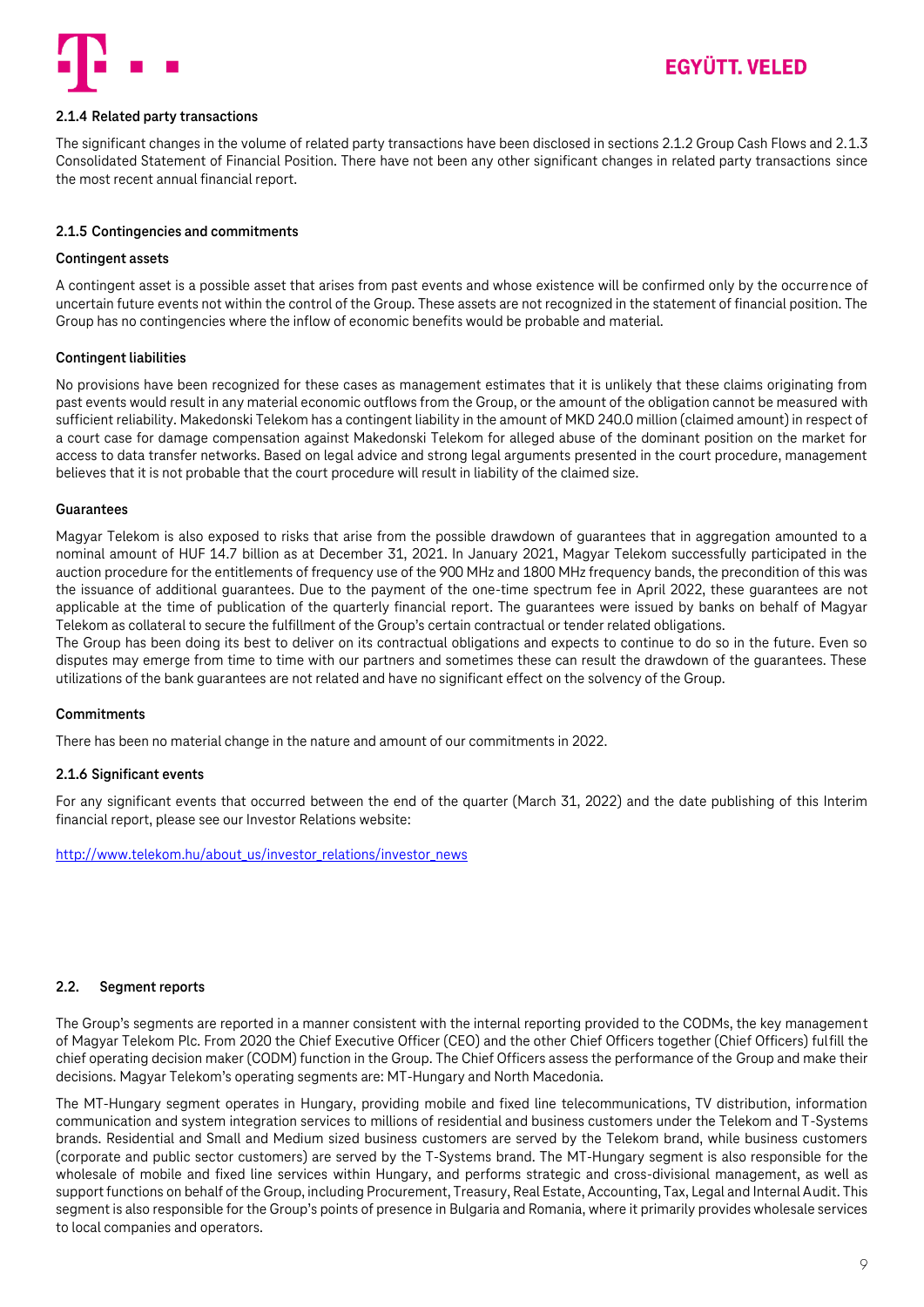

The North Macedonia segment is responsible for the Group's full-scale mobile and fixed line telecommunications operations in North Macedonia.

The following tables present financial information related to these reportable segments. Such information is regularly provided to the Company's Management and reconciled with the corresponding Group numbers. This information includes several key indicators of profitability that are considered for the purposes of assessing performance and allocating resources. It is the Management's belief that Revenue, EBITDA, EBITDA AL and Capex, Capex AL are the most appropriate indicators for monitoring each segment's performance and are most consistent with how the Group's results are reported in the statutory financial statements.

### <span id="page-9-0"></span>**2.2.1MT-Hungary**

| <b>HUF millions</b>                      | Q1 2021   | Q1 2022   | Change   | Change<br>$(\%)$ |
|------------------------------------------|-----------|-----------|----------|------------------|
|                                          |           |           |          |                  |
| Voice                                    | 28,626    | 27,993    | (633)    | (2.2%)           |
| Non-voice                                | 30,285    | 36,035    | 5,750    | 19.0%            |
| Equipment                                | 19,962    | 24,427    | 4,465    | 22.4%            |
| Other mobile revenue                     | 2,017     | 2,446     | 429      | 21.3%            |
| Mobile revenue                           | 80,890    | 90,901    | 10,011   | 12.4%            |
| Voice retail                             | 8,263     | 7,631     | (632)    | (7.6%)           |
| Broadband - retail                       | 12,923    | 16,134    | 3,211    | 24.8%            |
| TV                                       | 12.434    | 13.430    | 996      | 8.0%             |
| Equipment                                | 4,702     | 4,407     | (295)    | (6.3%)           |
| Other                                    | 9,708     | 10,192    | 484      | 5.0%             |
| <b>Fixed line revenue</b>                | 48,030    | 51,794    | 3,764    | 7.8%             |
|                                          |           |           |          |                  |
| SI/IT revenue                            | 17,590    | 16,563    | (1,027)  | (5.8%)           |
| Revenue                                  | 146,510   | 159,258   | 12,748   | 8.7%             |
|                                          |           |           |          |                  |
| Direct costs                             | (64, 210) | (69, 687) | (5, 477) | (8.5%)           |
| <b>Gross profit</b>                      | 82,300    | 89,571    | 7,271    | 8.8%             |
|                                          |           |           |          |                  |
| Indirect costs                           | (38, 484) | (34, 295) | 4,189    | 10.9%            |
| <b>EBITDA</b>                            | 43,816    | 55,276    | 11,460   | 26.2%            |
|                                          |           |           |          |                  |
| <b>EBITDA AL</b>                         | 37,995    | 49,198    | 11,203   | 29.5%            |
|                                          |           |           |          |                  |
| Segment Capex AL excl. spectrum licenses | 18,452    | 18,948    | 496      | 2.7%             |
| Spectrum licenses                        | 83,075    |           | (83,075) | n.m.             |

| Operational statistics - access numbers | March 31<br>2021 | March 31<br>2022 | Change<br>$(\%)$ |
|-----------------------------------------|------------------|------------------|------------------|
| Number of SIM cards                     | 5,456,138        | 5,726,858        | 5.0%             |
| Postpaid share in total                 | 63.8%            | 64.0%            | n.a.             |
| Total fixed voice access                | 1.334.441        | 1,323,222        | $(0.8\%)$        |
| Total retail fixed broadband customers  | 1,342,192        | 1,440,162        | 7.3%             |
| Total TV customers                      | 1,256,161        | 1,331,843        | 6.0%             |

| Operational statistics - ARPU (HUF) | 01 20 21 | 01 20 22 | Change<br>(%) |
|-------------------------------------|----------|----------|---------------|
| Blended mobile ARPU                 | 3,604    | 3,727    | 3.4%          |
| Postpaid ARPU                       | 5,094    | 5,328    | 4.6%          |
| Prepaid ARPU                        | 1,102    | 1,180    | 7.1%          |
| M2M ARPU                            | 471      | 338      | (28.3%)       |
| Blended fixed voice ARPU            | 2,058    | 1,918    | $(6.8\%)$     |
| Blended fixed broadband ARPU        | 3,228    | 3.721    | 15.3%         |
| <b>Blended TV ARPU</b>              | 3,323    | 3,382    | 1.8%          |

\*corrected

**Total revenues for the MT-Hungary segment** increased by 8.7% year-on-year to HUF 159.3 billion in Q1 2022, reflecting continued strong customer demand for mobile data, broadband and TV services, as well as an increase in mobile equipment sales which together fully offset lower fixed and mobile voice revenues and the decline in SI/IT sales.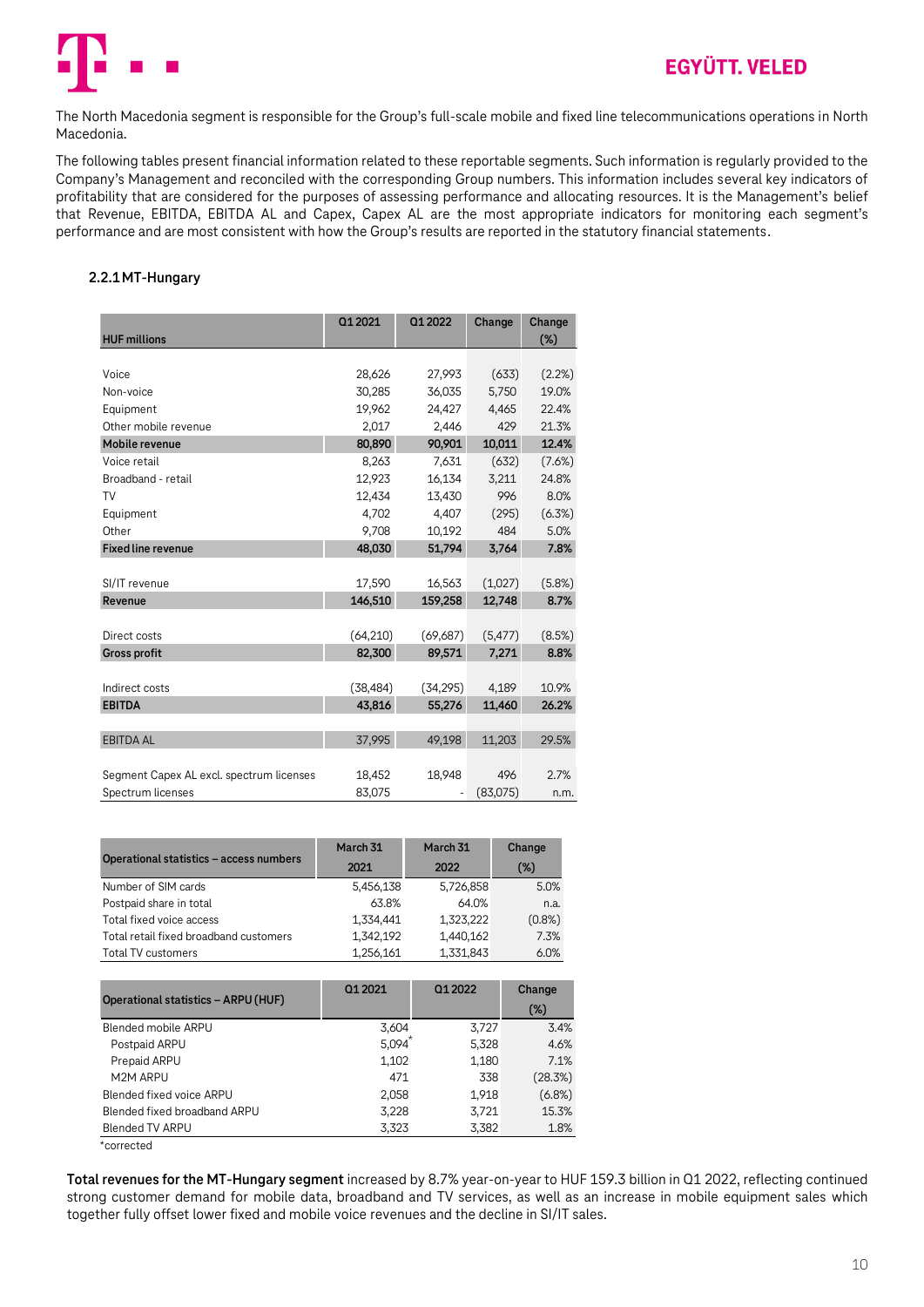

# EGYÜTT. VELED

- **Mobile revenues** were up 12.4% year-on-year in Q1 2022 with growth primarily attributable to higher mobile data revenues and equipment sales. These positive developments were owing to the further expansion of the postpaid customer base, continued strong uptake of the mobile data service and significant rise in mobile data usage. Although average voice usage declined from a year earlier, when the pandemic related social distancing limitations led to elevated usage, the increasing mobile data traffic coupled with higher SMS usage led to overall improvement in both the prepaid and postpaid ARPUs. Higher equipment sales were primarily attributable to higher average handset prices reflecting both general price increases as well as stronger demand for higher priced smartphones.
- Fixed line revenues grew by 7.8% year-on-year in Q1 2022 primarily driven by the continued growth in broadband revenues, reflecting successful monetization of the expanding gigabit network. Customer additions remained elevated with an increasing number of customers opting for high bandwidth packages, supporting positive ARPU development. This increase was further amplified by the absence of the mandatory monthly fee allowance in place in Hungary in Q1 2021 for students and teachers to help with online education during the pandemic.Growth in TV revenue remained mostly driven by the expanding IPTV customer base, while the success of the 'more-for-more' pricing led to some uplift in ARPU. These positive developments were somewhat offset by the decline in voice revenues, from a relatively elevated base, as described above.
- **SI/IT revenue** declined by 5.8% year-on-year in Q1 2022, reflecting to the absence of revenues that were formerly generated by Pan-Inform LLC and the lower revenue from public sector.

**Gross profit** rose by 8.8% year-on-year in Q1 2022, in line with the favorable service revenue trends.

**EBITDA** was up by 26.2% and EBITDA AL increased 29.5% year-on-year in Q1 2022, owing to the positive underlying performance, further indirect cost savings and the one-off gain realized in relation to the sale of the Pan-Inform LLC subsidiary.

**Capex AL excluding spectrum licenses** was moderately up year-on-year, amounting to HUF 18.9 billion, reflecting ongoing investments into the fiber rollout program and the continued strong progress in mobile network modernization.

**Spectrum license acquisitions** during Q1 2021 amounted to HUF 83.1 billion. These related to the 900 and 1800 MHz spectrum licenses awarded to Magyar Telekom at the auction held by the National Media and Infocommunications Authority in January 2021. This amount includes a HUF 43.5 billion spectrum fee paid at the beginning of April 2022.

**Outlook:** Looking ahead, there are significant uncertainties related to economic and business developments both in Hungary and worldwide, in addition to changes in the competitive landscape across the Hungarian telecommunication market. Magyar Telekom continuously monitors developments in its external environment and takes proactive steps to leverage opportunities and mitigate risks arising from such changes.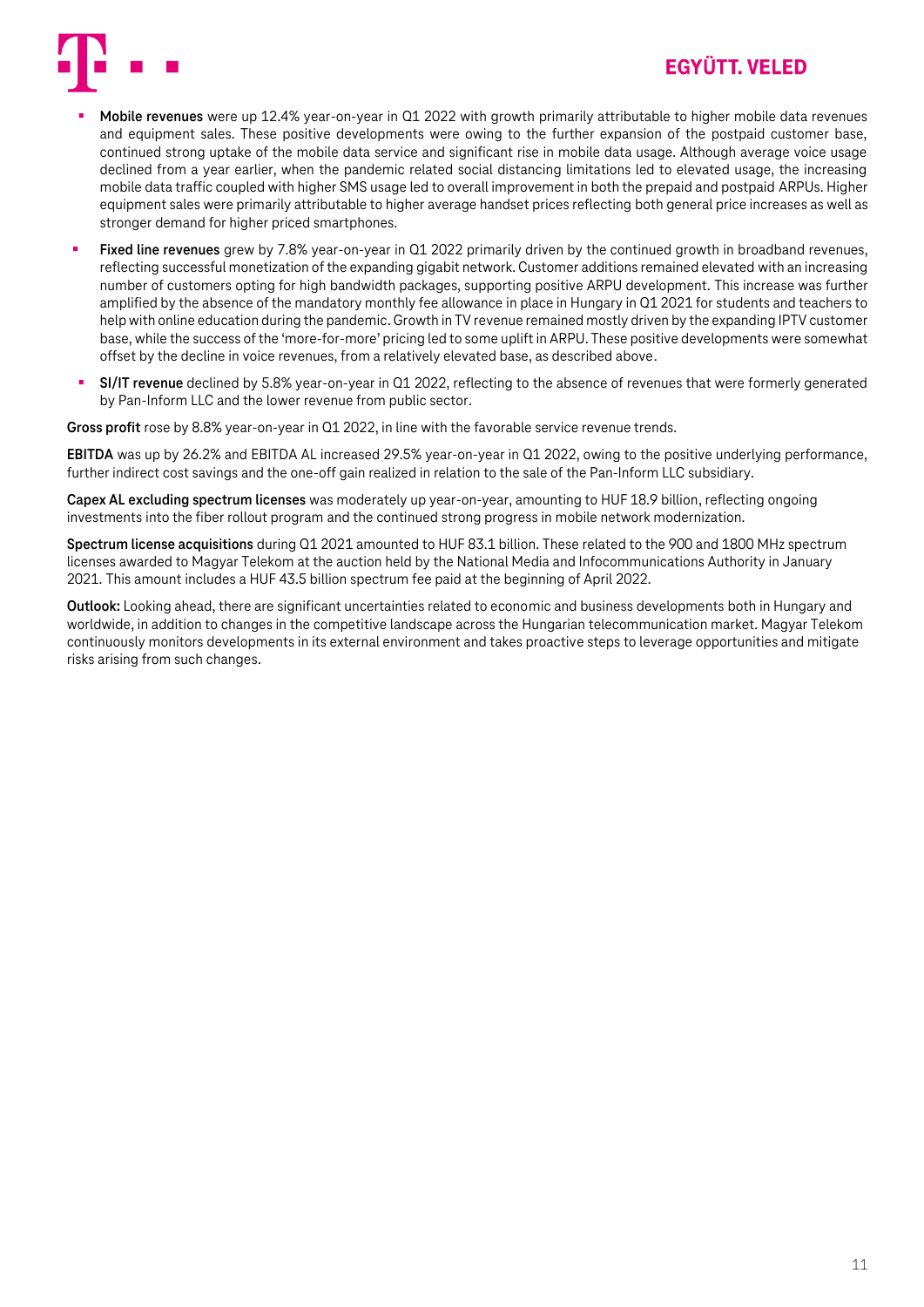

# **EGYÜTT, VELED**

### <span id="page-11-0"></span>**2.2.2 North Macedonia**

| <b>HUF millions</b>                      | 01 2021  | 01 2022   | Change            | Change<br>$(\%)$ |
|------------------------------------------|----------|-----------|-------------------|------------------|
|                                          |          |           |                   |                  |
| Voice                                    | 4,153    | 3,377     | (776)             | (18.7%)          |
| Non-voice                                | 2,650    | 3,833     | 1,183             | 44.6%            |
| Equipment                                | 2,348    | 2,625     | 277               | 11.8%            |
| Other mobile revenue                     | 350      | 409       | 59                | 16.9%            |
| Mobile revenue                           | 9,501    | 10,244    | 743               | 7.8%             |
| Voice retail                             | 1,229    | 1,232     | 3                 | 0.2%             |
| Broadband - retail                       | 1,274    | 1,308     | 34                | 2.7%             |
| TV                                       | 1,363    | 1,429     | 66                | 4.8%             |
| Equipment                                | 54       | 45        | (9)               | (16.7%)          |
| Other                                    | 1,878    | 1,745     | (133)             | (7.1%)           |
| <b>Fixed line revenue</b>                | 5,798    | 5,759     | (39)              | (0.7%)           |
|                                          |          |           |                   |                  |
| SI/IT revenue                            | 506      | 575       | 69                | 13.6%            |
| <b>Revenue</b>                           | 15,805   | 16,578    | 773               | 4.9%             |
|                                          |          |           |                   |                  |
| Direct costs                             | (5,004)  | (5,315)   | (311)             | (6.2%)           |
| <b>Gross profit</b>                      | 10,801   | 11,263    | 462               | 4.3%             |
|                                          |          |           |                   |                  |
| Indirect costs                           | (3, 854) | (4, 481)  | (627)             | (16.3%)          |
| <b>EBITDA</b>                            | 6,947    | 6,782     | (165)             | (2.4%)           |
|                                          |          |           |                   |                  |
| <b>EBITDA AL</b>                         | 6,725    | 6,529     | (196)             | (2.9%            |
|                                          |          |           |                   |                  |
| Segment Capex AL excl. spectrum licenses | 1,598    | 4,053     | 2,455             | 153.6%           |
| Spectrum licenses                        |          |           |                   |                  |
|                                          |          |           |                   |                  |
| Operational statistics - access numbers  | March 31 |           | March 31          | Change           |
| Number of mobile SIMs                    | 2021     | 1,089,287 | 2022<br>1,213,465 | (%)<br>11.4%     |
| Postpaid share in total                  |          | 47.3%     | 42.3%             | n.a.             |
| Total fixed voice access                 |          | 221,958   | 223,860           | 0.9%             |
| Total fixed retail broadband customers   |          | 193,104   | 198,360           | 2.7%             |
| <b>Total TV customers</b>                |          | 143,328   | 145,949           | 1.8%             |

**Total revenue in North Macedonia** rose by 4.9% year-on-year to HUF 16.6 billion in Q1 2022 thanks to higher mobile data and mobile equipment revenues and increased SI/IT revenue. Revenue growth was partly offset by lower fixed wholesale revenue due to termination of a transit agreement.

- **Mobile revenues** rose by 7.8% year-on-year due to higher mobile data and mobile equipment revenues. This increase was partially offset by lower voice revenue driven by lower average usage levels. Furthermore, in line with the changing user habits towards higher data at the expense of voice usage, the way in which monthly subscription fees are recorded was revised, amplifying underlying changes in the impacted revenue lines.
- Fixed line revenues slightly decreased by 0.7% year-on-year, caused by the significant decline in wholesale revenues due to lower domestic incoming transit traffic revenue (as a result of the transit agreement termination) and international incoming traffic revenues. On the other hand, TV and broadband revenue increased further thanks to continued expansion in the multiplay customer base.
- **SI/IT revenues** increased by 13.6% year-on-year thanks to higher revenues from private cloud and system solution projects in Q1 2022.

**Gross profit** improved by 4.3% year-on-year to HUF 11.3 billion, in line with revenue growth.

**EBITDA** was lower by 2.4% and EBITDA AL by 2.9% year-on-year, respectively, in Q1 2022 as the moderate gross profit increase was counterbalanced by higher indirect costs mainly due to the energy price increase and higher IT license and network maintenance costs.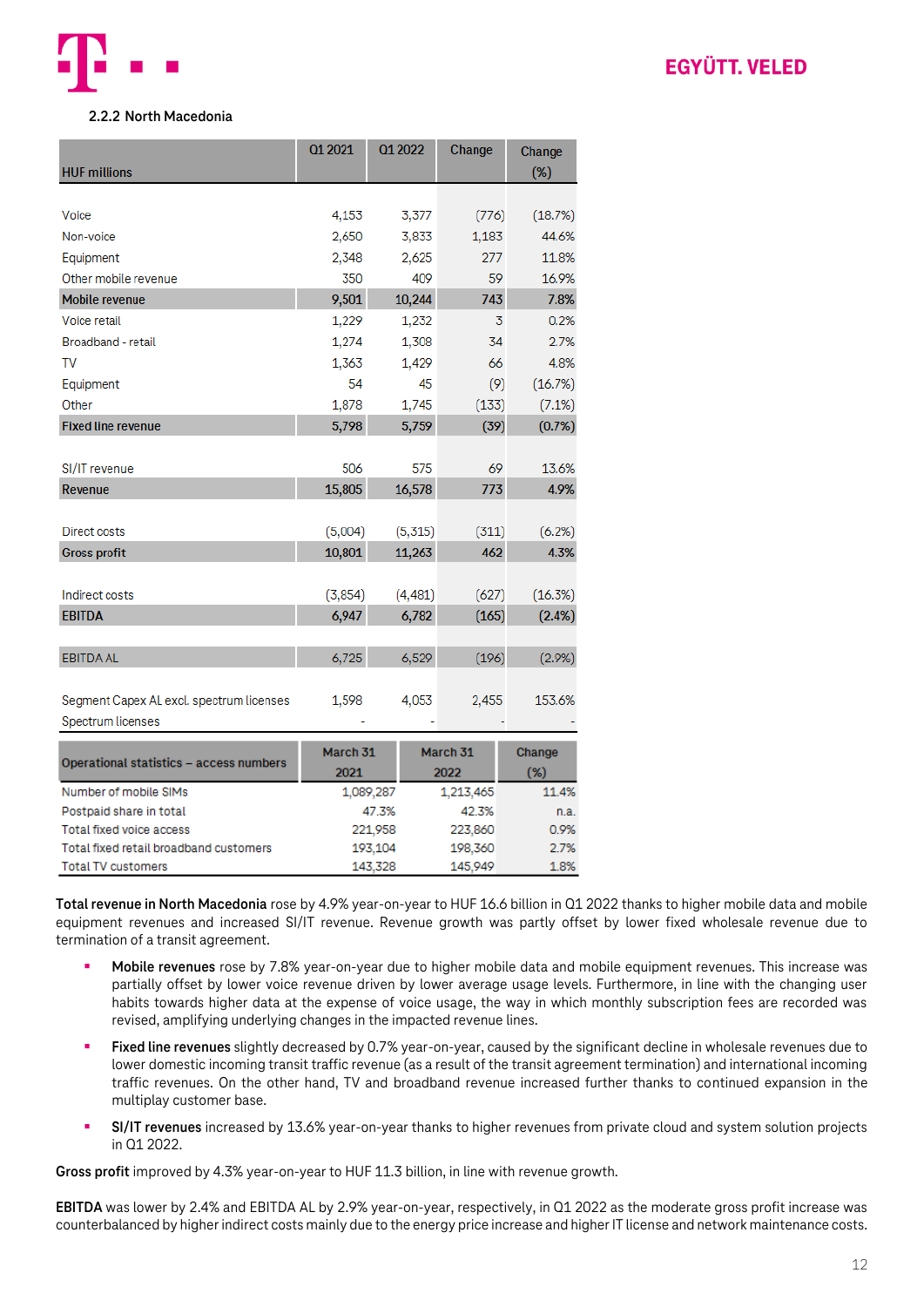

**CAPEX AL excluding spectrum licenses** rose year-on-year by 153.6% to HUF 4.1 billion mainly due to the higher investments related to RAN modernization project and the higher TV content capitalization.

**Outlook:** The Company remains committed to meeting surging demand for data services by maintaining and further improving quality infrastructure going forward. At the same time, competition is expected to intensify following the announcement by Telekom Srbija of its intentions to enter the North Macedonian mobile market in Q2 2022. High inflation, including rising energy prices, also represents a key risk factor for 2022. The Company intends to closely monitor market developments and adjust its strategy accordingly to both leverage opportunities and address any threats.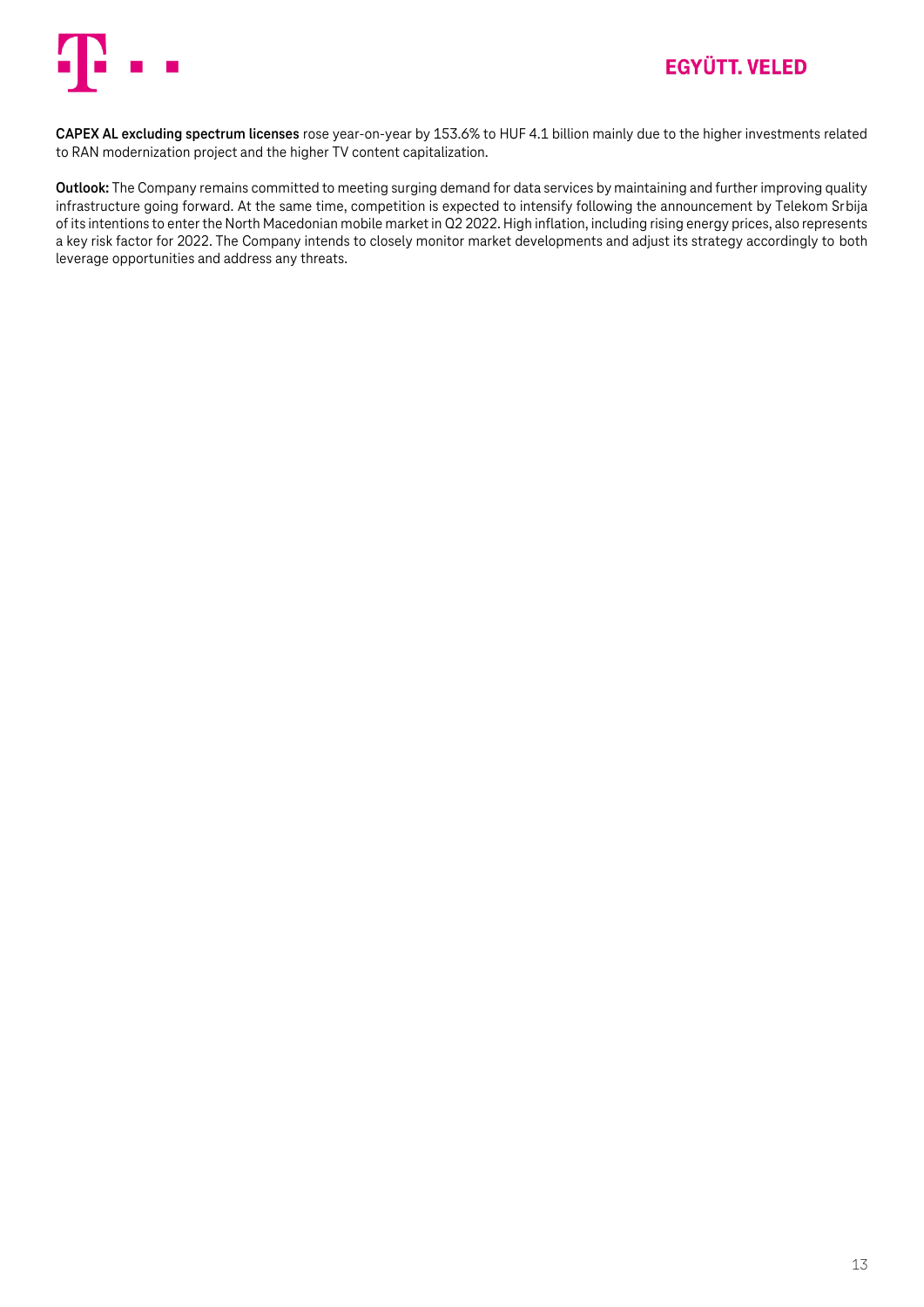

# <span id="page-13-0"></span>3. APPENDIX

### <span id="page-13-1"></span>**3.1. Basis of preparation**

This condensed consolidated interim financial information was prepared in accordance with IAS 34 (Interim Financial Reporting) and should be read in conjunction with the consolidated annual financial statements for the year ended December 31, 2021, which were prepared in accordance with International Financial Reporting Standards (IFRS) as issued by the International Accounting Standards Board (IASB) and adopted by the European Union. This consolidated interim financial information has not been audited. The statutory accounts for December 31, 2021 have been filed with the Budapest Stock Exchange and the Central Bank of Hungary.

The statutory accounts for December 31, 2021 were audited and the audit report was unqualified. It was approved by the shareholders on the Annual General Meeting on April 12, 2022.

In 2021, the global economic outlook started to improve thanks to the emergence of vaccinations, but the improving trend is overshadowed in 2022 by both domestic and international developments, amplified as a consequence of the negative economic effects of the Russian-Ukrainian war started in February 2022: inflationary pressures, fluctuation of forint exchange rate including weakening of the forint, rising energy prices and supply chain arrears due to limitations in global supply chain capacities. In addition to all of this, in 2022, the Group continues to meet the increased demand for connectivity through its network at a consistently high level.

During the preparation of the Q1 2022 interim financial report, continuing its recent quarterly practice, management updated its goodwill impairment test taking into account the latest available book values, EUR/HUF exchange rate, and weighted average cost of capital and as a result of that, no impairment was needed to be recognized in Q1 2022. Management continuously monitors the solvency of customers and, as a result of such assessment, management concluded that there was no need to recognize further allowance for bad debts in Q1 2022.

Management continuously monitors the recent progress in the Hungarian economic environment, particularly the macroeconomic tendencies, current market conditions, termination of the loan moratorium, potential economic consequences of the Russian-Ukrainian war, introduced sanctions related to the war and assesses their impact on the Group's operations. Altogether, management has not identified any events which would jeopardize the going concern of the Group's operations, furthermore, based on management's assessment of future cashflows, no major adverse changes are expected in the long term.

The principal accounting policies followed by the Group and the critical accounting estimates in applying accounting policies are consistent with those disclosed in the consolidated annual financial statements for the year ended December 31, 2021 with the following exception:

| Pronouncement                                                                      | <b>Title</b>                                                                                                                                     | To be<br>applied by<br>Magyar<br>Telekom<br>from | Changes                                                                                                                                                                                                                                                         | Expected impact<br>on the<br>presentation of<br>Magyar Telekom's<br>results of<br>operations and<br>financial position |
|------------------------------------------------------------------------------------|--------------------------------------------------------------------------------------------------------------------------------------------------|--------------------------------------------------|-----------------------------------------------------------------------------------------------------------------------------------------------------------------------------------------------------------------------------------------------------------------|------------------------------------------------------------------------------------------------------------------------|
| Amendments to<br>IFRS 3; IAS 16; IAS<br>37 and Annual<br>Improvements<br>2018-2020 | <b>Business</b><br>Combinations:<br>Property, Plant<br>and<br>Equipment;<br>Provisions;<br>Contingent<br>Liabilities and<br>Contingent<br>Assets | Jan 1, 2022                                      | Package of narrow-scope<br>amendments to three Standards as<br>well as the Board's Annual<br>Improvements, which are changes<br>that clarify the wording or correct<br>minor consequences, oversights or<br>conflicts between requirements in<br>the Standards. | No material<br>impact.                                                                                                 |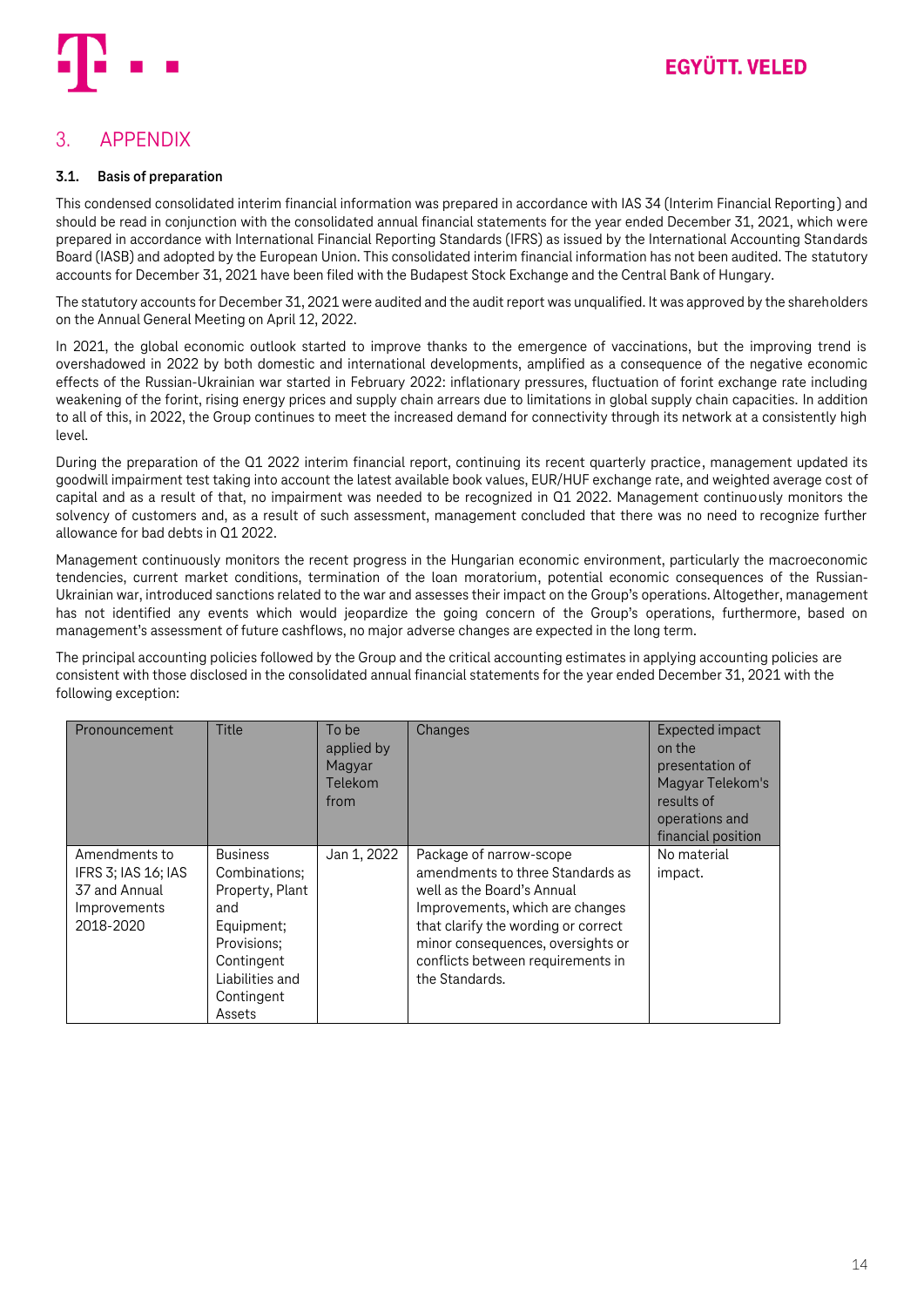

# **EGYÜTT. VELED**

## <span id="page-14-0"></span>**3.2. Interim Consolidated Statements of Profit or Loss and Other Comprehensive Income – quarterly year-on-year comparison**

| (HUF millions, except per share amounts)                              | 01 20 21<br>(unaudited) | Q1 2022<br>(unaudited) | Change         | Change<br>$(\%)$ |
|-----------------------------------------------------------------------|-------------------------|------------------------|----------------|------------------|
| Mobile revenue                                                        | 90,391                  | 101,145                | 10,754         | 11.9%            |
| Fixed line revenue                                                    | 53,812                  | 57,581                 | 3,769          | 7.0%             |
| SI/IT revenue                                                         | 18,096                  | 17,138                 | (958)          | (5.3%)           |
| Revenue                                                               | 162,299                 | 175,864                | 13,565         | 8.4%             |
|                                                                       |                         |                        |                |                  |
| Interconnect costs                                                    | (5,926)                 | (6,038)                | (112)          | (1.9%)           |
| SI/IT service related costs                                           | (12, 397)               | (12,689)               | (292)<br>94    | (2.4%)           |
| Bad debt expense<br>Telecom tax                                       | (2,038)<br>(6,775)      | (1,944)<br>(6,633)     | 142            | 4.6%<br>2.1%     |
| Other direct costs                                                    | (42,032)                | (47,662)               | (5,630)        | (13.4%)          |
| Direct costs                                                          | (69, 168)               | (74, 966)              | (5,798)        | (8.4%)           |
| Employee-related expenses                                             | (19, 221)               | (18, 370)              | 851            | 4.4%             |
| Depreciation and amortization                                         | (35, 128)               | (35,369)               | (241)          | (0.7%)           |
| Other operating expenses                                              | (24, 522)               | (24, 453)              | 69             | 0.3%             |
| <b>Operating expenses</b>                                             | (148, 039)              | (153, 158)             | (5, 119)       | (3.5%)           |
| Other operating income                                                | 806                     | 4,071                  | 3,265          | 405.1%           |
| Operating profit                                                      | 15,066                  | 26,777                 | 11,711         | 77.7%            |
|                                                                       |                         |                        |                |                  |
| Interest income                                                       | 68                      | 154                    | 86             | 126.5%           |
| Interest expense                                                      | (3,570)                 | (3, 414)               | 156            | 4.4%             |
| Other finance expense - net                                           | 1,877                   | 289                    | (1,588)        | (84.6%)          |
| Net financial result                                                  | (1,625)                 | (2,971)                | (1, 346)       | (82.8%)          |
| Share of associates' and joint ventures' results                      |                         | 26                     | 26             | n.a.             |
| Profit before income tax                                              | 13,441                  | 23,832                 | 10,391         | 77.3%            |
| Income tax                                                            | (3,380)                 | (4,490)                | (1,110)        | (32.8%)          |
| Profit for the period                                                 | 10,061                  | 19,342                 | 9,281          | 92.2%            |
| Other comprehensive income:                                           |                         |                        |                |                  |
| Items to be reclassified to profit or loss in subsequent periods:     |                         |                        |                |                  |
| Exchange differences on translating foreign operations                | (360)                   | 63                     | 423            | n.m.             |
| Items not to be reclassified to profit or loss in subsequent periods: |                         |                        |                |                  |
| Revaluation of financial assets at FV OCI                             | 65                      | 80                     | 15             | 23.1%            |
| Other comprehensive income for the year, net of tax                   | (295)                   | 143                    | 438            | n.m.             |
| Total comprehensive income for the period                             | 9,766                   | 19,485                 | 9,719          | 99.5%            |
|                                                                       |                         |                        |                |                  |
| Profit attributable to:                                               |                         |                        |                |                  |
| Owners of the parent                                                  | 8,902                   | 18,453                 | 9,551          | 107.3%           |
| Non-controlling interests                                             | 1,159<br>10,061         | 889<br>19,342          | (270)<br>9,281 | (23.3%)<br>92.2% |
|                                                                       |                         |                        |                |                  |
| Total comprehensive income attributable to:                           |                         |                        |                |                  |
| Owners of the parent                                                  | 8,692                   | 18,548                 | 9,856          | 113.4%           |
| Non-controlling interests                                             | 1,074                   | 937                    | (137)          | (12.8%)          |
|                                                                       | 9,766                   | 19,485                 | 9,719          | 99.5%            |
| Earnings per share (EPS) information:                                 |                         |                        |                |                  |
| Profit attributable to the owners of the Company                      | 8,902                   | 18,453                 |                |                  |
| Weighted average number of common stock outstanding                   |                         |                        |                |                  |
| used for basic/diluted EPS                                            | 1,020,759,796           | 996,965,004            |                |                  |
| Basic / diluted earnings per share (HUF)                              | 8.72                    | 18.51                  | 9.79           | 112.3%           |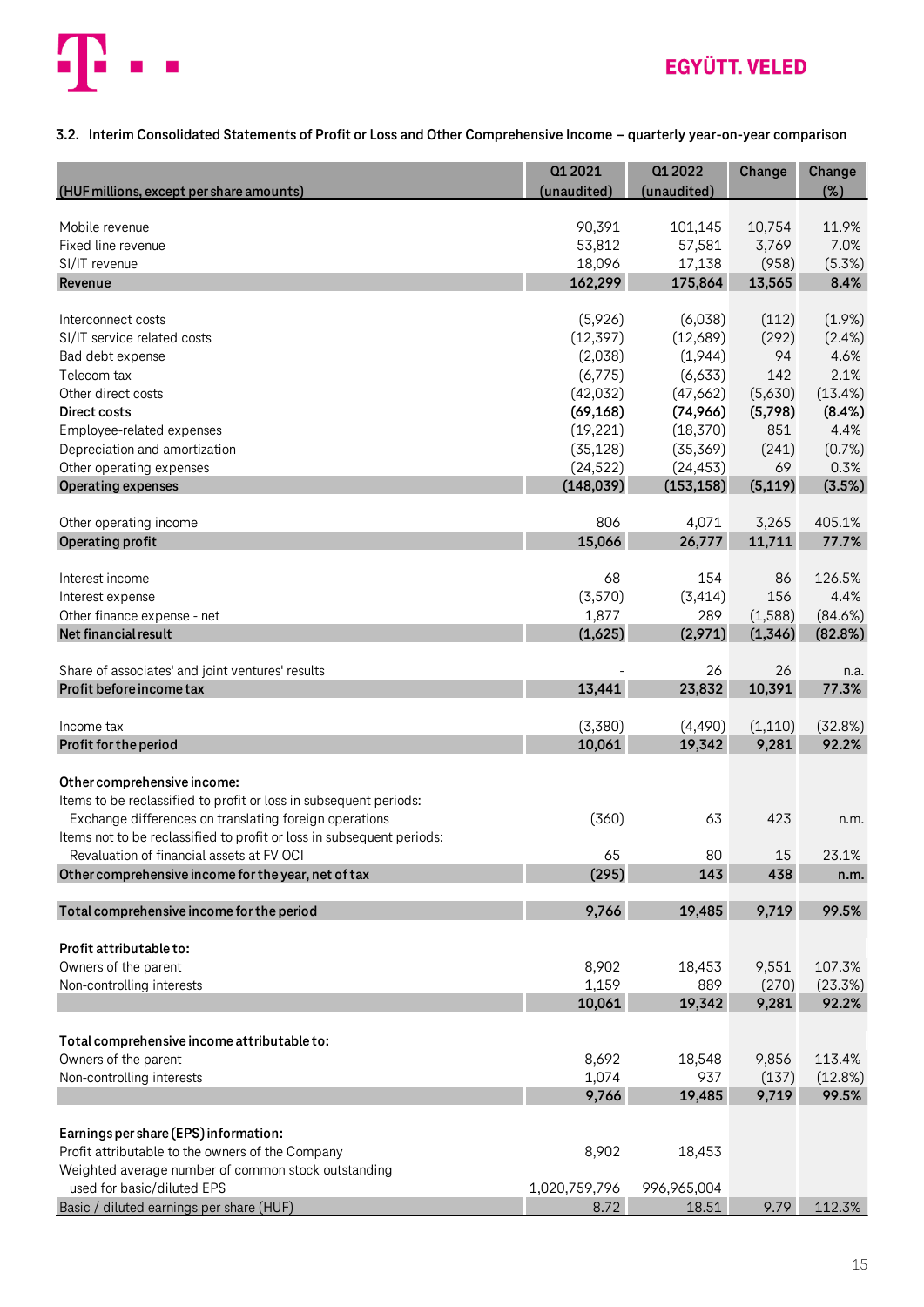

### <span id="page-15-0"></span>**3.3. Revenue breakdown – quarterly year-on-year comparison**

|                                    | Q1 2021 | Q1 2022 | Change  | Change |
|------------------------------------|---------|---------|---------|--------|
| (HUF millions)                     |         |         |         | (%)    |
|                                    |         |         |         |        |
| Voice retail                       | 29,624  | 28,284  | (1,340) | (4.5%) |
| Voice wholesale                    | 3,155   | 3,086   | (69)    | (2.2%) |
| Data                               | 27,258  | 33,683  | 6,425   | 23.6%  |
| <b>SMS</b>                         | 5,677   | 6,185   | 508     | 8.9%   |
| Equipment                          | 22,310  | 27,052  | 4,742   | 21.3%  |
| Other mobile revenue               | 2,367   | 2,855   | 488     | 20.6%  |
| Mobile revenue                     | 90,391  | 101,145 | 10,754  | 11.9%  |
| Voice retail                       | 9,492   | 8,863   | (629)   | (6.6%) |
| Broadband retail                   | 14,197  | 17,442  | 3,245   | 22.9%  |
| TV                                 | 13,797  | 14,859  | 1,062   | 7.7%   |
| Equipment                          | 4,756   | 4,452   | (304)   | (6.4%) |
| Data retail                        | 3,088   | 3,223   | 135     | 4.4%   |
| Wholesale (voice, broadband, data) | 4,988   | 4,904   | (84)    | (1.7%) |
| Other fixed line revenue           | 3,494   | 3,838   | 344     | 9.8%   |
| <b>Fixed line revenue</b>          | 53,812  | 57,581  | 3,769   | 7.0%   |
|                                    |         |         |         |        |
| SI/IT revenue                      | 18,096  | 17,138  | (958)   | (5.3%) |
| Revenue                            | 162,299 | 175,864 | 13,565  | 8.4%   |

### <span id="page-15-1"></span>**3.4. Operating expenses breakdown – quarterly year-on-year comparison**

| (HUF millions)                | 01 20 21   | 01 20 22   | Change   | Change<br>(%) |
|-------------------------------|------------|------------|----------|---------------|
|                               |            |            |          |               |
| Direct costs                  | (69, 168)  | (74,966)   | (5,798)  | $(8.4\%)$     |
| Employee-related expenses     | (19, 221)  | (18, 370)  | 851      | 4.4%          |
| Depreciation and amortization | (35, 128)  | (35, 369)  | (241)    | (0.7%)        |
| Other operating expenses      | (24, 522)  | (24, 453)  | 69       | 0.3%          |
| Of which utility tax          | (7, 252)   | (7, 328)   | (76)     | (1.0%)        |
|                               |            |            |          |               |
| <b>Operating expenses</b>     | (148, 039) | (153, 158) | (5, 119) | (3.5%)        |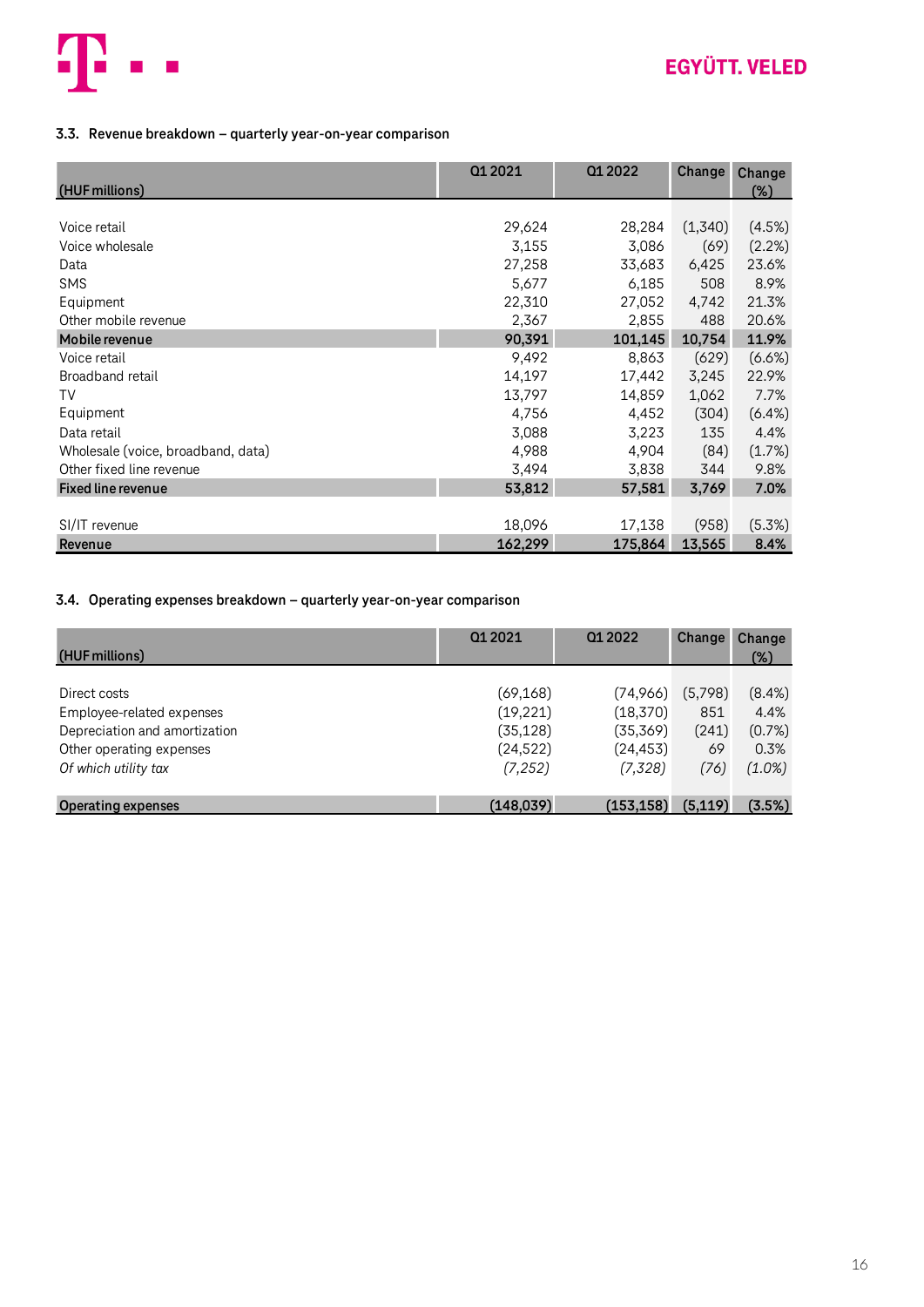

## <span id="page-16-0"></span>**3.5. Interim Consolidated Statements of Financial Position - Assets**

| (HUF millions)                               | Dec 31, 2021<br>(unaudited) | Mar 31, 2022<br>(unaudited) | Change    | Change<br>(%) |
|----------------------------------------------|-----------------------------|-----------------------------|-----------|---------------|
| <b>ASSETS</b>                                |                             |                             |           |               |
| Cash and cash equivalents                    | 13,463                      | 11,708                      | (1,755)   | (13.0%)       |
| Trade receivables                            | 158,187                     | 149,495                     | (8,692)   | (5.5%)        |
| Other assets                                 | 8,431                       | 9,390                       | 959       | 11.4%         |
| Other current financial assets               | 9,419                       | 10,408                      | 989       | 10.5%         |
| Contract assets                              | 20,745                      | 22,176                      | 1,431     | 6.9%          |
| Current income tax receivable                | 1,318                       | 1,763                       | 445       | 33.8%         |
| Inventories                                  | 18,053                      | 20,579                      | 2,526     | 14.0%         |
|                                              | 229,616                     | 225,519                     | (4,097)   | (1.8%)        |
| Assets held for sale                         | 2,286                       | 30                          | (2, 256)  | (98.7%)       |
| <b>Total current assets</b>                  | 231,902                     | 225,549                     | (6, 353)  | (2.7%)        |
|                                              |                             |                             |           |               |
| Property, plant and equipment                | 437,432                     | 437,777                     | 345       | 0.1%          |
| Right-of-use assets                          | 122,355                     | 123,409                     | 1,054     | 0.9%          |
| Goodwill                                     | 212,513                     | 212,713                     | 200       | 0.1%          |
| Other intangible assets                      | 346,149                     | 337,917                     | (8, 232)  | $(2.4\%)$     |
| Investments in associates and joint ventures |                             |                             |           |               |
| Deferred tax assets                          | 125                         | 127                         | 2         | 1.6%          |
| Trade receivables over one year              | 18,953                      | 18,676                      | (277)     | (1.5%)        |
| Other non-current financial assets           | 20,183                      | 23,362                      | 3,179     | 15.8%         |
| Contract assets                              | 4,143                       | 3,552                       | (591)     | (14.3%)       |
| Other non-current assets                     | 6,916                       | 7,152                       | 236       | 3.4%          |
| Total non-current assets                     | 1,168,769                   | 1,164,685                   | (4,084)   | (0.3%)        |
|                                              |                             |                             |           |               |
| <b>Total assets</b>                          | 1,400,671                   | 1,390,234                   | (10, 437) | (0.7%)        |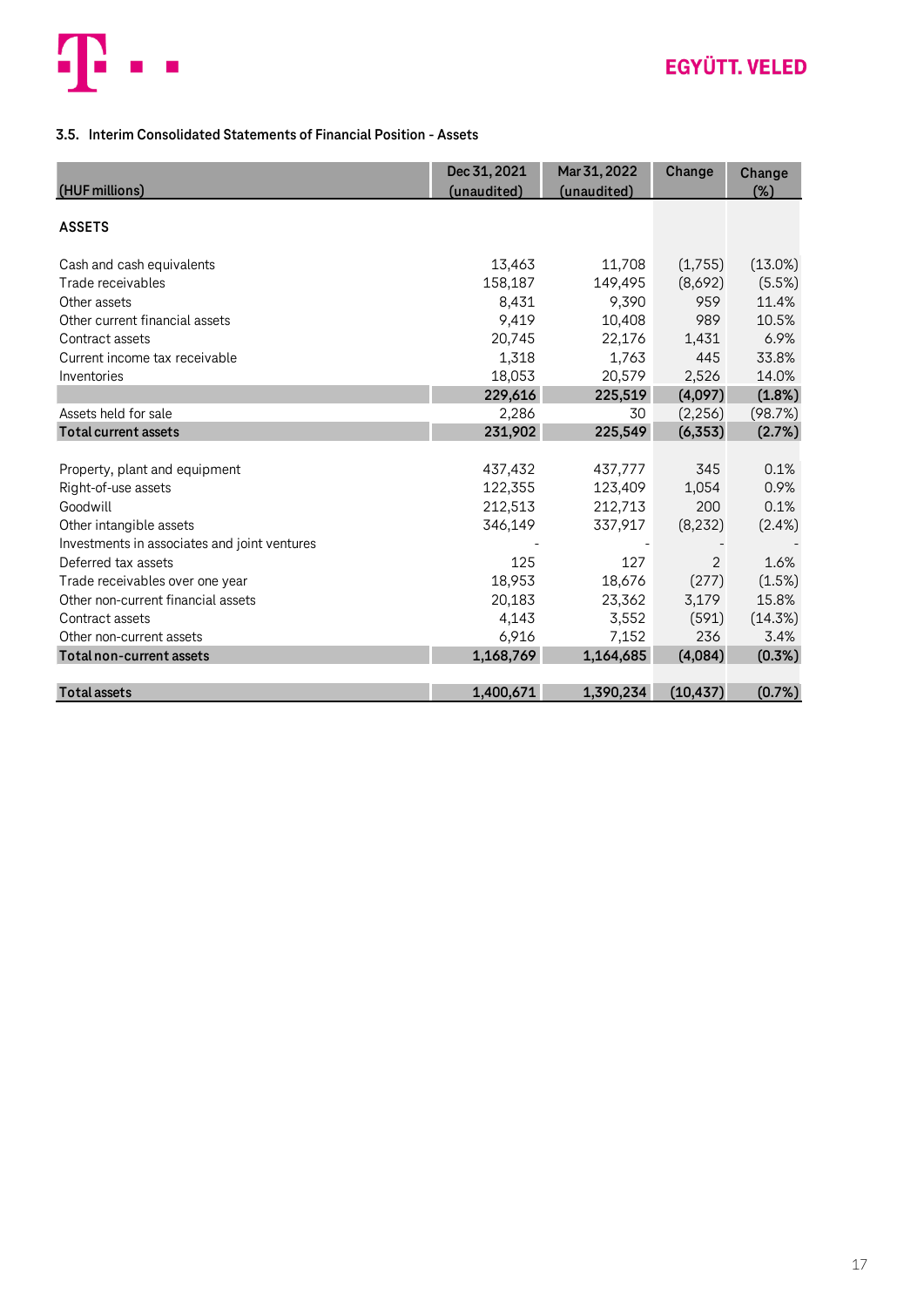

## <span id="page-17-0"></span>**3.6. Interim Consolidated Statements of Financial Position – Liabilities and Equity**

| (HUF millions)                           | Dec 31, 2021<br>(unaudited) | Mar 31, 2022<br>(unaudited) | Change    | Change<br>(%) |
|------------------------------------------|-----------------------------|-----------------------------|-----------|---------------|
|                                          |                             |                             |           |               |
| <b>LIABILITIES</b>                       |                             |                             |           |               |
| Financial liabilities to related parties | 38,087                      | 40,452                      | 2,365     | 6.2%          |
| Lease liabilities                        | 22,328                      | 23,597                      | 1,269     | 5.7%          |
| Trade payables                           | 142,031                     | 107,488                     | (34, 543) | (24.3%)       |
| Other financial liabilities              | 55,426                      | 56,346                      | 920       | 1.7%          |
| Current income tax payable               | 2,554                       | 2,065                       | (489)     | (19.1%)       |
| Provisions                               | 3,367                       | 3,201                       | (166)     | $(4.9\%)$     |
| Contract liabilities                     | 12,238                      | 11,351                      | (887)     | (7.2%)        |
| Other current liabilities                | 18,986                      | 21,504                      | 2,518     | 13.3%         |
|                                          | 295,017                     | 266,004                     | (29, 013) | (9.8%)        |
| Liabilities held for sale                | 350                         |                             | (350)     | $(100.0\%)$   |
| <b>Total current liabilities</b>         | 295,367                     | 266,004                     | (29, 363) | $(9.9\%)$     |
|                                          |                             |                             |           |               |
| Financial liabilities to related parties | 90,405                      | 90,557                      | 152       | 0.2%          |
| Lease liabilities                        | 112,076                     | 111,592                     | (484)     | $(0.4\%)$     |
| Corporate bonds                          | 68,215                      | 68,294                      | 79        | 0.1%          |
| Other financial liabilities              | 109,231                     | 107,722                     | (1,509)   | $(1.4\%)$     |
| Deferred tax liabilities                 | 16,888                      | 17,660                      | 772       | 4.6%          |
| Provisions                               | 12,714                      | 13,113                      | 399       | 3.1%          |
| Contract liabilities                     | 326                         | 465                         | 139       | 42.6%         |
| Other non-current liabilities            | 2,474                       | 2,367                       | (107)     | (4.3%)        |
| Total non-current liabilities            | 412,329                     | 411,770                     | (559)     | (0.1%)        |
| <b>Total liabilities</b>                 | 707,696                     | 677,774                     | (29, 922) | (4.2%)        |
| <b>EQUITY</b>                            |                             |                             |           |               |
| Common stock                             | 104,275                     | 104,275                     | 0         | 0.0%          |
| Capital reserves                         | 27,379                      | 27,379                      | 0         | 0.0%          |
| Treasury stock                           | (19, 424)                   | (19, 424)                   | 0         | 0.0%          |
| Retained earnings                        | 509,473                     | 527,926                     | 18,453    | 3.6%          |
| Accumulated other comprehensive income   | 31,192                      | 31,287                      | 95        | 0.3%          |
| Total equity of the owners of the parent | 652,895                     | 671,443                     | 18,548    | 2.8%          |
| Non-controlling interests                | 40,080                      | 41,017                      | 937       | 2.3%          |
| <b>Total equity</b>                      | 692,975                     | 712,460                     | 19,485    | 2.8%          |
|                                          |                             |                             |           |               |
| Total liabilities and equity             | 1,400,671                   | 1,390,234                   | (10, 437) | (0.7%)        |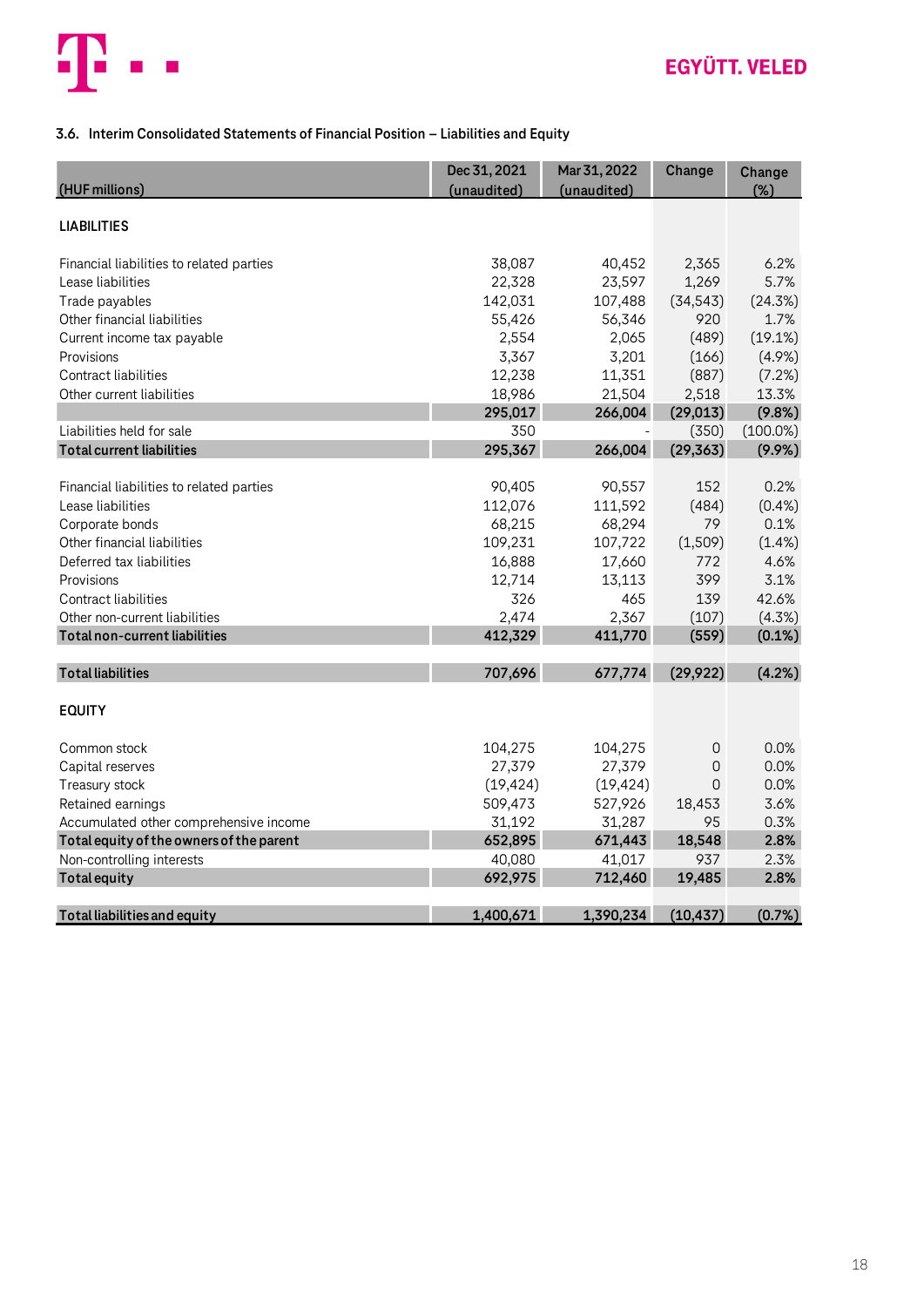

### <span id="page-18-0"></span>**3.7. Interim Consolidated Statements of Cash Flows**

| (HUF millions)                                                        | 1-3 months 2021<br>(unaudited) | 1-3 months 2022<br>(unaudited) | Change    | Change<br>$(\%)$ |
|-----------------------------------------------------------------------|--------------------------------|--------------------------------|-----------|------------------|
| Cash flows from operating activities                                  |                                |                                |           |                  |
| Profit for the period                                                 | 10,061                         | 19,342                         | 9,281     | 92.2%            |
| Depreciation and amortization                                         | 35,128                         | 35,369                         | 241       | 0.7%             |
| Income tax expense                                                    | 3,380                          | 4,490                          | 1,110     | 32.8%            |
| Net financial result                                                  | 1,625                          | 2,971                          | 1,346     | 82.8%            |
| Share of associates' and joint ventures' result                       |                                | (26)                           | (26)      | n.a.             |
| Change in assets carried as working capital                           | 10,249                         | 4,495                          | (5,754)   | (56.1%)          |
| Change in provisions                                                  | 791                            | 141                            | (650)     | (82.2%)          |
| Change in liabilities carried as working capital                      | (25, 580)                      | (19,080)                       | 6,500     | 25.4%            |
| Income tax paid                                                       | (5,072)                        | (4,664)                        | 408       | 8.0%             |
| Dividend received                                                     |                                |                                |           |                  |
| Interest and other financial charges paid                             | (4,958)                        | (3,506)                        | 1,452     | 29.3%            |
| Interest received                                                     | 74                             | 181                            | 107       | 144.6%           |
| Other non-cash items                                                  | 15                             | (3, 430)                       | (3, 445)  | n.m.             |
| Net cash generated from operating activities                          | 25,713                         | 36,283                         | 10,570    | 41.1%            |
|                                                                       |                                |                                |           |                  |
| Cash flows from investing activities                                  |                                |                                |           |                  |
| Payments for property plant and equipment (PPE) and intangible assets | (35, 784)                      | (35, 183)                      | 601       | 1.7%             |
| Proceeds from disposal of PPE and intangible assets                   | 951                            | 356                            | (595)     | (62.6%)          |
| Payments for subsidiaries and business units                          |                                |                                |           |                  |
| Cash acquired through business combinations                           |                                |                                |           |                  |
| Proceeds from disposal of subsidiaries and business units             |                                | 5,500                          | 5,500     | n.a.             |
| Payments for other financial assets                                   | (51)                           | (1,930)                        | (1, 879)  | n.m.             |
| Proceeds from other financial assets                                  | 5,030                          | (1,053)                        | (6,083)   | n.m.             |
| Payments for interests in associates and joint ventures               |                                |                                |           |                  |
| Net cash used in investing activities                                 | (29, 854)                      | (32, 310)                      | (2, 456)  | (8.2%)           |
|                                                                       |                                |                                |           |                  |
| Cash flows from financing activities                                  |                                |                                |           |                  |
| Dividends paid to Owners of the parent and Non-controlling interests  |                                |                                |           |                  |
| Proceeds from loans and other borrowings                              | 83,370                         | 16,912                         | (66, 458) | (79.7%)          |
| Repayment of loans and other borrowings                               | (71, 439)                      | (15, 154)                      | 56,285    | 78.8%            |
| Proceeds from corporate bonds                                         |                                |                                |           |                  |
| Repayment of lease and other financial liabilities                    | (7,950)                        | (7, 489)                       | 461       | 5.8%             |
| Treasury share purchase                                               |                                |                                |           |                  |
| Net cash used in financing activities                                 | 3,981                          | (5,731)                        | (9,712)   | n.m.             |
|                                                                       |                                |                                |           |                  |
| Exchange differences on cash and cash equivalents                     | (37)                           | 3                              | 40        | n.m.             |
| Change in cash and cash equivalents                                   | (197)                          | (1,755)                        | (1, 558)  | n.m.             |
|                                                                       |                                |                                |           |                  |
| Cash and cash equivalents, beginning of period                        | 14,689                         | 13,463                         | (1, 226)  | (8.3%)           |
| Cash and cash equivalents, end of period                              | 14,492                         | 11,708                         | (2,784)   | (19.2%)          |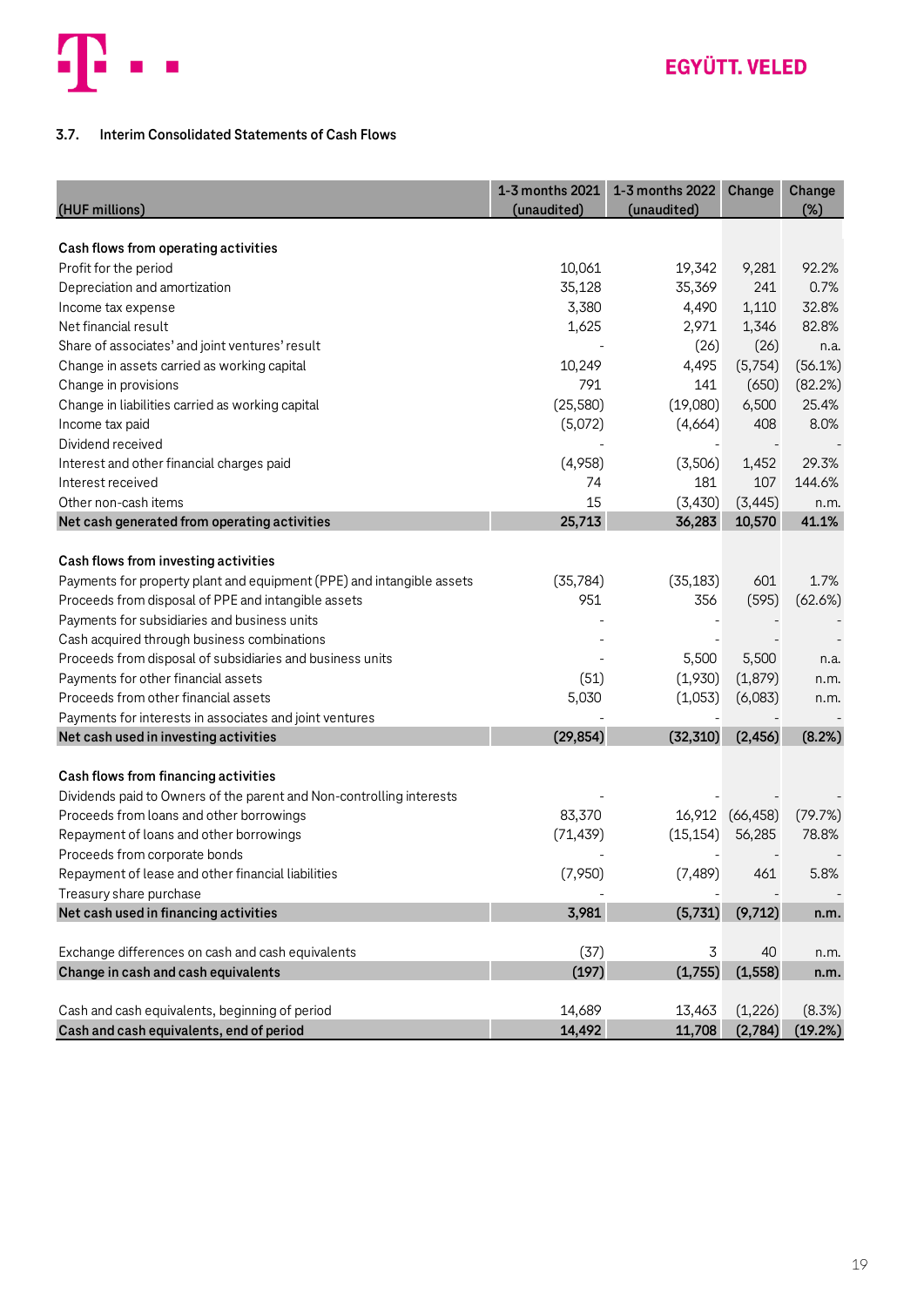

## <span id="page-19-0"></span>**3.8. Net debt reconciliation to changes in Statements of Cash Flows**

|                                                                                                |                                             |                                              | Changes                                                 | Changes in                                           | Changes                                                    |                                          |                                                  |                               | Changes affecting cash flows from financing activities |       |                                                                       |
|------------------------------------------------------------------------------------------------|---------------------------------------------|----------------------------------------------|---------------------------------------------------------|------------------------------------------------------|------------------------------------------------------------|------------------------------------------|--------------------------------------------------|-------------------------------|--------------------------------------------------------|-------|-----------------------------------------------------------------------|
| <b>HUF</b> millions                                                                            | Jan 1, 2022<br><b>Balance</b> at<br>Opening | Changes in<br>cashand<br>equivalents<br>cash | affecting cash<br>flows from<br>operating<br>activities | without cash<br>movement<br>liabilities<br>financial | cash flows<br>investing<br>activities<br>affecting<br>from | Proceeds from<br>borrowings<br>loans and | Repayment of<br>loans and<br>borrowings<br>other | Proceeds from<br><b>bonds</b> | Repayment of<br>other financial<br>liability           | Other | <b>Balance</b> at<br>March 31,<br>Closing<br>2022                     |
| Related party loans                                                                            | 128,472                                     |                                              | 183                                                     |                                                      |                                                            | 16,912                                   | (15, 154)                                        |                               |                                                        |       | 130,619                                                               |
| Derivatives from related parties                                                               |                                             |                                              |                                                         | 206<br>60                                            | (236)                                                      |                                          |                                                  |                               |                                                        |       | <b>S90</b>                                                            |
| Spectrum fee payable                                                                           | 156,082                                     |                                              | (828)                                                   | 1,316<br>79                                          |                                                            |                                          |                                                  |                               | (1, 208)                                               |       | 155,362                                                               |
| <b>Bonds</b>                                                                                   | 68,215                                      |                                              |                                                         |                                                      |                                                            |                                          |                                                  |                               |                                                        |       |                                                                       |
| -ease liabilities                                                                              | 134,404                                     |                                              |                                                         | 7,427                                                |                                                            |                                          |                                                  |                               | (5, 248)                                               |       | $\begin{array}{c} 68,294 \\ 135,189 \\ 1,276 \\ 1,276 \\ \end{array}$ |
| Debtors over payment                                                                           | 1,394                                       |                                              | $(1,394)$<br>$(118)$                                    |                                                      |                                                            |                                          |                                                  |                               |                                                        |       |                                                                       |
| Contingent consideration                                                                       | 150                                         |                                              | $\overline{a}$                                          |                                                      |                                                            |                                          |                                                  |                               |                                                        |       |                                                                       |
| Other financial liabilities                                                                    | 7,031                                       |                                              | (13)                                                    | 1,295                                                |                                                            |                                          |                                                  |                               | (1, 033)                                               |       | 7,280                                                                 |
| - Less cash and cash equivalent                                                                | (13, 463)                                   | 1,755                                        |                                                         |                                                      |                                                            |                                          |                                                  |                               |                                                        |       |                                                                       |
| - Less other current financial assets                                                          | (9, 419)                                    |                                              | (286)                                                   | 500                                                  | (1, 203)                                                   |                                          |                                                  |                               |                                                        |       | $(11, 708)$<br>$(10, 408)$                                            |
| Net debt                                                                                       | 472,886                                     | 1,755                                        | (2,456)                                                 | 11,429                                               | (1, 439)                                                   | 16,912                                   | (15, 154)                                        |                               | (7, 489)                                               |       | 176,444                                                               |
| Dividends paid to Owners of the parent and Non-controlling interest<br>Treasury share purchase |                                             |                                              |                                                         |                                                      |                                                            |                                          |                                                  |                               |                                                        |       |                                                                       |

**Net Cash used in financing activities (5,731)**

Net Cash used in financing activities

 $(5,731)$ 

20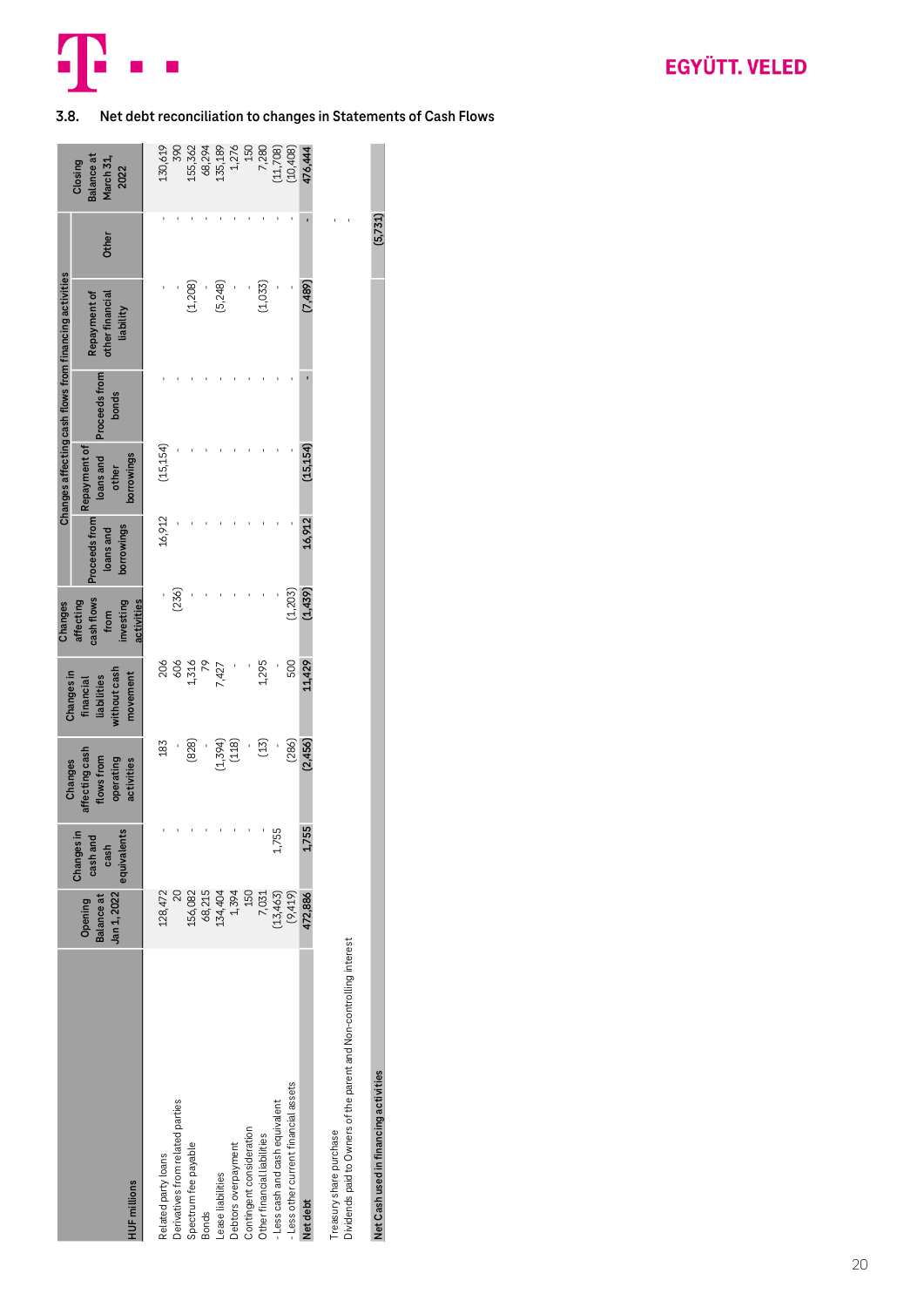

# <span id="page-20-0"></span>**3.9. Interim Consolidated Statements of Changes in Equity**

|                                                                                                                                   | pieces                                         |                 |                                  |                                                                  |                               |                             | <b>HUF</b> millions                     |                                                                     |                                               |                                         |                            |
|-----------------------------------------------------------------------------------------------------------------------------------|------------------------------------------------|-----------------|----------------------------------|------------------------------------------------------------------|-------------------------------|-----------------------------|-----------------------------------------|---------------------------------------------------------------------|-----------------------------------------------|-----------------------------------------|----------------------------|
|                                                                                                                                   |                                                |                 |                                  | Capital reserves                                                 |                               |                             |                                         | Comprehensive Income<br>Accumulated Other                           |                                               |                                         |                            |
|                                                                                                                                   | common stock<br><b>Shares of</b>               | Common<br>stock | Additional<br>paid in<br>capital | settled share-<br>transactions<br>Reserve for<br>equity<br>based | Treasury<br>stock             | earnings<br><b>Retained</b> | Cumulative<br>adjustment<br>translation | reserve for FVOCI<br>financial assets-<br>Revaluation<br>net of tax | ownersof<br>Equity of<br>parent<br>the<br>the | controlling<br><b>interests</b><br>Non- | Equity<br><b>Total</b>     |
| Balance at January 1, 2021                                                                                                        | 1,042,742,543                                  | 104,275         | 27,379                           |                                                                  | (9, 209)                      | 465,787                     | 30,242                                  | 210                                                                 | 618,684                                       | 39,043                                  | 657,727                    |
| Dividend declared to Non-controlling interests<br>Dividend declared to Owners of the parent                                       |                                                |                 |                                  |                                                                  |                               |                             |                                         |                                                                     |                                               |                                         |                            |
| Transactions with owners in their capacity as owners<br>Treasury share purchase                                                   |                                                |                 |                                  |                                                                  |                               |                             |                                         |                                                                     |                                               |                                         |                            |
| Other comprehensive income<br>Transfer to retained earnings<br>Profit or loss                                                     |                                                |                 |                                  |                                                                  |                               | 8,902                       | (245)                                   | 35                                                                  | 8,902<br>(210)                                | 1,159<br>(85)                           | (295)<br>10,061            |
| Balance at March 31, 2021                                                                                                         | 1,042,742,543                                  | 104,275         | 27,379                           |                                                                  | (9, 209)                      | 474,689                     | 29,997                                  | 245                                                                 | 627,376                                       | 40,117                                  | 667,493                    |
| Dividend declared to Owners of the parent                                                                                         |                                                |                 |                                  |                                                                  |                               | (15, 311)                   |                                         |                                                                     | (15, 311)                                     | (3, 479)                                | (15, 311)<br>(3, 479)      |
| Transactions with owners in their capacity as owners<br>Dividend declared to Non-controlling interests<br>Treasury share purchase |                                                |                 |                                  |                                                                  | $- (10,215)$<br>$- (10, 215)$ | (15, 311)                   |                                         | $\blacksquare$                                                      | (25, 526)<br>(10, 215)                        | (3,479)                                 | $(10, 215)$<br>$(29, 005)$ |
| Other comprehensive income<br>Profit or loss                                                                                      |                                                |                 |                                  |                                                                  |                               | 50,095                      | 762                                     | 188                                                                 | 950<br>50,095                                 | 751<br>2,691                            | 1,701<br>52,786            |
| Balance at December 31, 2021<br>Transfer to retained earnings                                                                     | 1,042,742,543                                  | 104,275         | 27,379                           |                                                                  | (19, 424)                     | 509,473                     | 30,759                                  | 433                                                                 | 652,895                                       | 40,080                                  | 692,975                    |
| Dividend declared to Non-controlling interests<br>Dividend declared to Owners of the parent<br>Treasury share purchase            |                                                |                 |                                  |                                                                  |                               |                             |                                         |                                                                     |                                               |                                         |                            |
| Transactions with owners in their capacity as owners                                                                              |                                                |                 |                                  |                                                                  |                               |                             |                                         |                                                                     |                                               |                                         |                            |
| Other comprehensive income<br>Profit or loss                                                                                      |                                                |                 |                                  |                                                                  |                               | 18,453                      | 49                                      | 46                                                                  | 18,453<br>95                                  | 889<br>$\frac{8}{4}$                    | 19,342<br>143              |
| Transfer to retained earnings                                                                                                     |                                                | 104,275         |                                  |                                                                  | $-$ (19,424)                  |                             | 30,808                                  | 479                                                                 |                                               |                                         |                            |
| Shares of common stock outstanding<br>Balance at March 31, 2022<br>Of which treasury stock                                        | (45, 777, 539)<br>1,042,742,543<br>996,965,004 |                 | 27,379                           |                                                                  |                               | 527,926                     |                                         |                                                                     | 671,443                                       | 41,017                                  | 712,460                    |

# **EGYÜTT. VELED**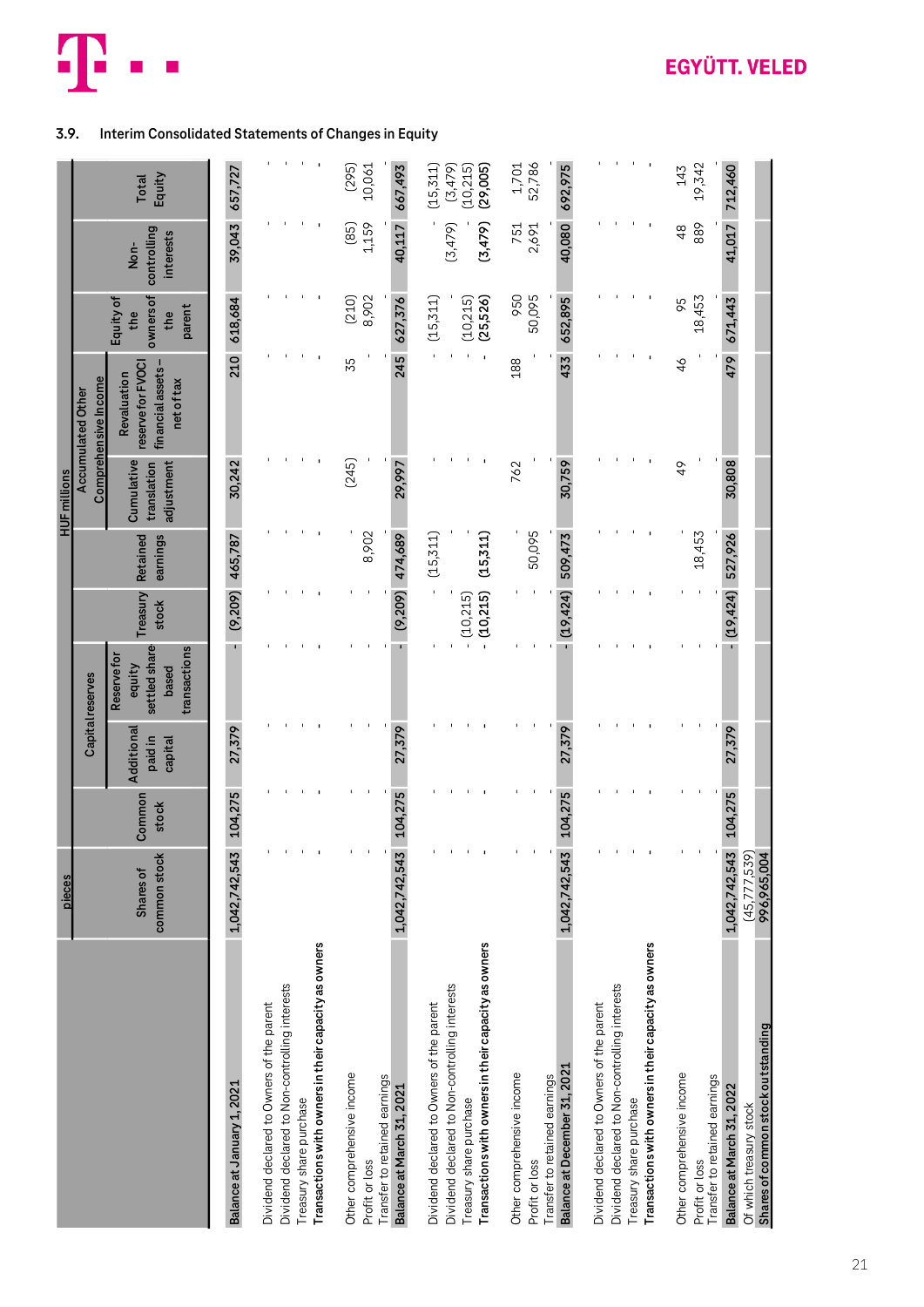

### <span id="page-21-0"></span>**3.10. Exchange rate information**

|                                    | 01 20 21 | 01 20 22 | Change<br>(%) |
|------------------------------------|----------|----------|---------------|
| HUF/EUR beginning of period        | 365.13   | 369.00   | 1.1%          |
| HUF/EUR period-end                 | 363.73   | 369.62   | 1.6%          |
| HUF/EUR cumulative monthly average | 361.32   | 365.74   | 1.2%          |
| HUF/MKD beginning of period        | 5.92     | 5.99     | 1.2%          |
| HUF/MKD period-end                 | 5.90     | 5.99     | 1.5%          |
| HUF/MKD cumulative monthly average | 5.86     | 5.93     | 1.2%          |

### <span id="page-21-1"></span>**3.11. Segment information**

| <b>HUF millions</b>                               | Q1 2021 | Q1 2022 |
|---------------------------------------------------|---------|---------|
|                                                   |         |         |
| Total MT-Hungary revenue                          | 146,510 | 159,258 |
| Less: MT-Hungary revenue from other segments      | (32)    | (28)    |
| MT-Hungary revenue from external customers        | 146,478 | 159,230 |
|                                                   |         |         |
| Total North Macedonia revenue                     | 15,805  | 16,578  |
| Less: North Macedonia revenue from other segments | (14)    | (13)    |
| North Macedonia revenue from external customers   | 15,791  | 16,565  |
|                                                   |         |         |
| Total consolidated revenue of the segments        | 162,269 | 175,795 |
| Measurement differences to Group revenue          | 30      | 69      |
| <b>Total revenue of the Group</b>                 | 162,299 | 175,864 |
|                                                   |         |         |
| Segment results (EBITDA)                          |         |         |
| Hungary                                           | 43,816  | 55,276  |
| North Macedonia                                   | 6,947   | 6,782   |
| <b>Total EBITDA of the segments</b>               | 50,763  | 62,058  |
| Measurement differences to Group EBITDA           | (569)   | 88      |
| <b>Total EBITDA of the Group</b>                  | 50,194  | 62,146  |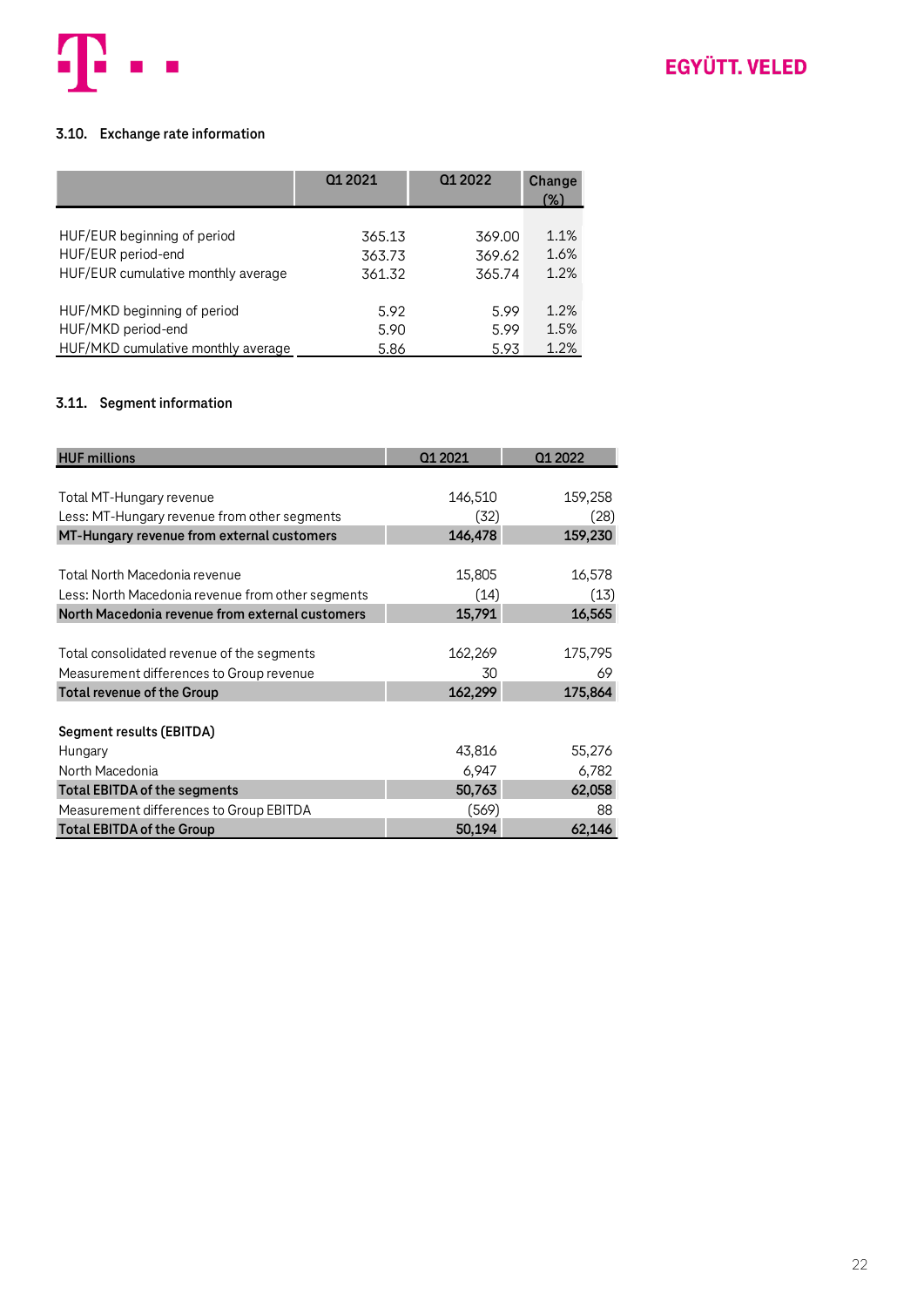

### <span id="page-22-0"></span>**3.12. Fair value of financial instruments – financial assets**

|                                                                  |           | <b>Financial assets</b>  |                          |                          |                 |                   |
|------------------------------------------------------------------|-----------|--------------------------|--------------------------|--------------------------|-----------------|-------------------|
| March 31, 2022<br><b>HUF millions</b>                            | Amortized | <b>FVOCI</b>             | <b>FVTPL</b>             | <b>FVTPL</b>             | Carrying amount | <b>Fair value</b> |
|                                                                  | cost      | (Level 1)                | (Level 2)                | (Level 3)                |                 |                   |
|                                                                  |           |                          |                          |                          |                 |                   |
| Cash and cash equivalents                                        | 11.708    | $\overline{\phantom{0}}$ |                          |                          | 11.708          | 11,708            |
| Bank deposits with original maturities over 3 months             | 5,862     |                          |                          |                          | 5,862           | 5,862             |
| Trade receivables                                                | 149.495   | $\overline{\phantom{0}}$ |                          | $\overline{\phantom{a}}$ | 149.495         | 149,495           |
| Trade receivables over 1 year                                    | 18,676    | $\overline{\phantom{a}}$ |                          |                          | 18,676          | 17,102            |
| Derivative financial instruments contracted with related parties |           | $\overline{\phantom{a}}$ | 20,251                   |                          | 20,251          | 20,251            |
| Finance lease receivable                                         | 847       |                          |                          |                          | 847             | 800               |
| Equity instruments                                               |           | 1,380                    | $\overline{\phantom{a}}$ | 1.149                    | 2,529           | 2,529             |
| Receivables from asset-related grants                            | 2,810     | $\overline{\phantom{a}}$ |                          |                          | 2,810           | 2,810             |
| Other current receivables                                        | 782       | $\overline{\phantom{a}}$ |                          | $\overline{\phantom{a}}$ | 782             | 782               |
| Other non-current receivables                                    | 689       |                          |                          |                          | 689             | 626               |
| <b>Total</b>                                                     | 190,869   | 1.380                    | 20.251                   | 1,149                    | 213.649         | 211,965           |

|                                                                  |           | <b>Financial assets</b>  |                          |                          |                 |                   |
|------------------------------------------------------------------|-----------|--------------------------|--------------------------|--------------------------|-----------------|-------------------|
| December 31, 2021<br><b>HUF millions</b>                         | Amortized | <b>FVOCI</b>             | <b>FVTPL</b>             | <b>FVTPL</b>             | Carrying amount | <b>Fair value</b> |
|                                                                  | cost      | (Level 1)                | (Level 2)                | (Level 3)                |                 |                   |
|                                                                  |           |                          |                          |                          |                 |                   |
| Cash and cash equivalents                                        | 13,463    | $\overline{\phantom{a}}$ |                          | $\overline{\phantom{a}}$ | 13,463          | 13,463            |
| Bank deposits with original maturities over 3 months             | 4.061     |                          | $\overline{\phantom{0}}$ | $\overline{\phantom{a}}$ | 4.061           | 4,061             |
| Trade receivables                                                | 158,187   |                          |                          | $\overline{\phantom{a}}$ | 158,187         | 158,187           |
| Trade receivables over 1 year                                    | 18,953    | $\overline{\phantom{a}}$ |                          |                          | 18.953          | 17,799            |
| Derivative financial instruments contracted with related parties |           | $\overline{\phantom{a}}$ | 16,715                   |                          | 16.715          | 16,715            |
| Finance lease receivable                                         | 896       |                          | $\overline{\phantom{0}}$ |                          | 896             | 881               |
| Equity instruments                                               |           | 1.292                    | $\overline{\phantom{a}}$ | 1,181                    | 2,473           | 2,473             |
| Receivables from asset-related grants                            | 3,507     |                          |                          |                          | 3,507           | 3,507             |
| Other current receivables                                        | 1,220     | $\overline{\phantom{0}}$ | $\overline{\phantom{0}}$ | $\overline{\phantom{a}}$ | 1,220           | 1,220             |
| Other non-current receivables                                    | 730       |                          |                          |                          | 730             | 979               |
| <b>Total</b>                                                     | 201.017   | 1.292                    | 16.715                   | 1.181                    | 220,205         | 219,285           |

### <span id="page-22-1"></span>**3.13. Fair value of financial instruments – financial liabilities**

|                                          |                               | <b>Financial liabilities</b> |                           |                    |                   |
|------------------------------------------|-------------------------------|------------------------------|---------------------------|--------------------|-------------------|
| March 31, 2022<br><b>HUF millions</b>    | Measured at<br>amortized cost | <b>FVTPL</b><br>(Level 2)    | <b>FVTPL</b><br>(Level 3) | Carrying<br>amount | <b>Fair value</b> |
| Financial liabilities to related parties | 130,619                       | 390                          | $\sim$                    | 131,009            | 131,009           |
| Trade payables                           | 107,488                       | ۰                            | $\sim$                    | 107.488            | 107,488           |
| Frequency fee payable                    | 155,362                       | ۰                            | $\sim$                    | 155,362            | 133,396           |
| <b>Bonds</b>                             | 68.294                        | ٠                            | ٠                         | 68.294             | 54,297            |
| Lease liabilities                        | 135,189                       | ٠                            | $\sim$                    | 135,189            | 126,288           |
| Debtors overpayment                      | 1,276                         | ٠                            | ٠                         | 1.276              | 1,276             |
| Contingent consideration                 |                               | ٠                            | 150                       | 150                | 150               |
| Other current                            | 4,768                         | ۰                            | ٠                         | 4.768              | 4,768             |
| Other non-current                        | 2,357                         | ٠                            | 155                       | 2,512              | 2,535             |
| <b>Total</b>                             | 605,353                       | 390                          | 305                       | 606.048            | 561,207           |

| December 31, 2021                        | <b>Financial liabilities</b> |              |                          | Carrying |                   |  |
|------------------------------------------|------------------------------|--------------|--------------------------|----------|-------------------|--|
| <b>HUF millions</b>                      | Measured at                  | <b>FVTPL</b> | <b>FVTPL</b>             | amount   | <b>Fair value</b> |  |
|                                          | amortized cost               | (Level 2)    | (Level 3)                |          |                   |  |
|                                          |                              |              |                          |          |                   |  |
| Financial liabilities to related parties | 128,472                      | 20           | ٠                        | 128,492  | 128,492           |  |
| Trade payables                           | 142.031                      | ۰            | ٠                        | 142,031  | 142,031           |  |
| Frequency fee payable                    | 156,082                      | ٠            | ٠                        | 156,082  | 145,425           |  |
| <b>Bonds</b>                             | 68.215                       | ٠            | ٠                        | 68.215   | 58,070            |  |
| Lease liabilities                        | 134,404                      | ٠            | ٠                        | 134,404  | 132,003           |  |
| Debtors overpayment                      | 1,394                        | ۰            | $\overline{\phantom{a}}$ | 1.394    | 1,394             |  |
| Contingent consideration                 |                              | ۰            | 150                      | 150      | 150               |  |
| Other current                            | 4,123                        | ۰            | $\overline{\phantom{a}}$ | 4.123    | 4,123             |  |
| Other non-current                        | 2,764                        | ۰            | 144                      | 2.908    | 2,961             |  |
| <b>Total</b>                             | 637,485                      | 20           | 294                      | 637.799  | 614.649           |  |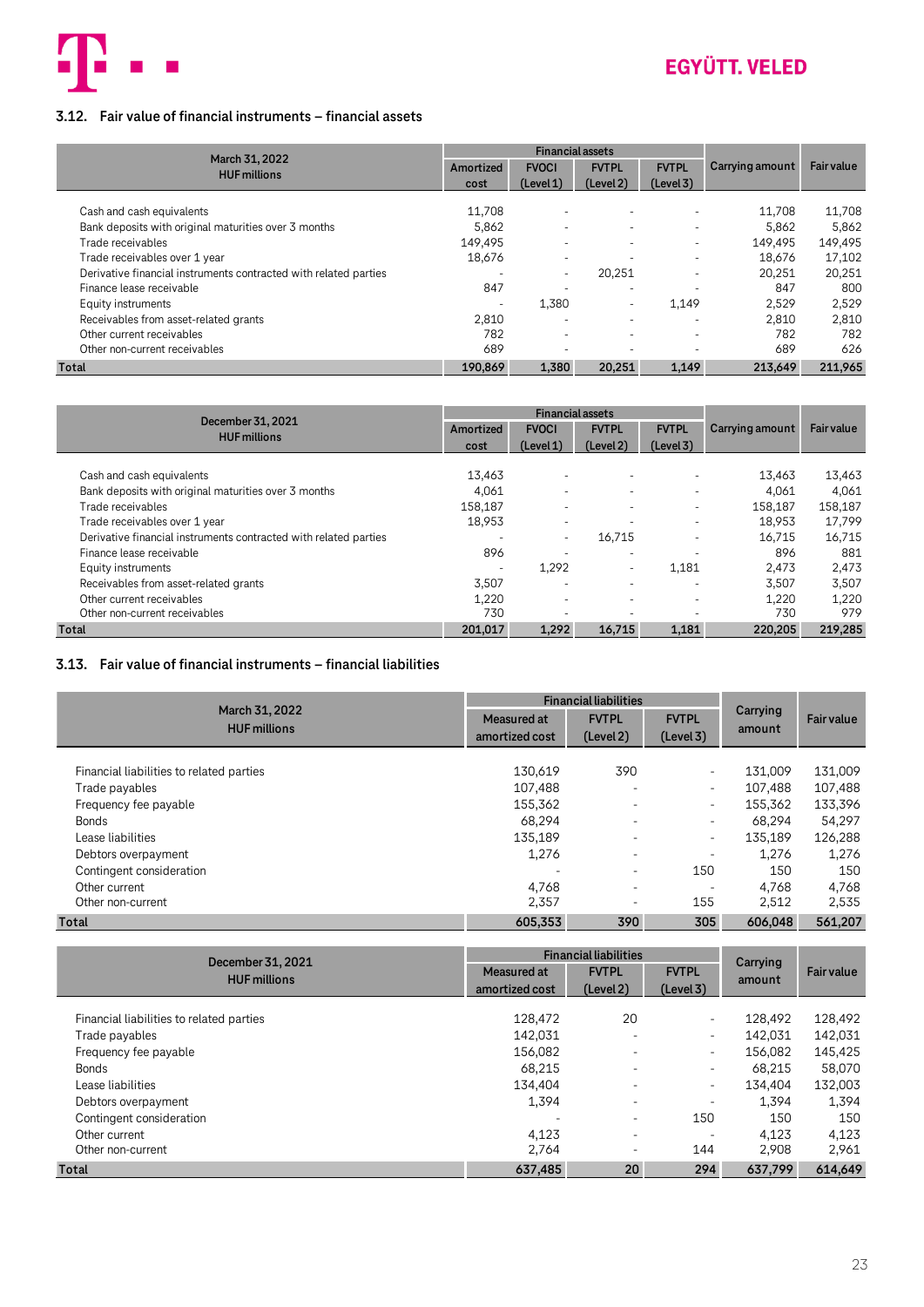

## <span id="page-23-0"></span>**3.14. EBITDA reconciliation**

| (HUF millions)                  | 01 20 21        | 01 20 21          | 01 20 21        | 01 20 22        | 01 20 22   | 01 2022         |
|---------------------------------|-----------------|-------------------|-----------------|-----------------|------------|-----------------|
|                                 | <b>MT Group</b> | <b>MT-Hungary</b> | North Macedonia | <b>MT Group</b> | MT-Hungary | North Macedonia |
| EBITDA                          | 50.194          | 43.816            | 6.947           | 62.146          | 55.276     | 6,782           |
| IFRS 16 related D&A             | (4, 585)        | (4, 392)          | (193)           | (4,937)         | (4,714)    | (223)           |
| <b>IFRS 16 related Interest</b> | (1,458)         | (1,429)           | (29)            | (1,394)         | (1,364)    | (30)            |
| <b>EBITDA after lease</b>       | 44,151          | 37,995            | 6,725           | 55,815          | 49,198     | 6,529           |

### <span id="page-23-1"></span>**3.15. Capex from Interim Consolidated Statements of Cash Flows**

| (HUF millions)                                                                           | <b>MT Group</b> | 1-3 months 2021 1-3 months 2022<br><b>MT Group</b> |
|------------------------------------------------------------------------------------------|-----------------|----------------------------------------------------|
| Payments for PPE and intangible assets                                                   | 35,784          | 35,183                                             |
| Less spectrum payments<br>Payments for PPE and intangible assets excl. spectrum payments | 35,784          | 35,183                                             |
| $+/-$ Cash adjustments                                                                   | (15,731)        | (12, 182)                                          |
| Capex AL excl. spectrum                                                                  | 20,053          | 23,001                                             |
| ROU capex<br>Spectrum capex                                                              | 2,984<br>83,075 | 6,294                                              |
| Capex                                                                                    | 106,112         | 29,295                                             |

### <span id="page-23-2"></span>**3.16. Capex from Interim Consolidated Statements of Financial Position**

|                                  | 01 20 21        | 01 2021           | 01 20 21        | 01 20 22        | 01 20 22   | 01 20 22                 |
|----------------------------------|-----------------|-------------------|-----------------|-----------------|------------|--------------------------|
| (HUF millions)                   | <b>MT Group</b> | <b>MT-Hungary</b> | North Macedonia | <b>MT Group</b> | MT-Hungary | North Macedonia          |
|                                  |                 |                   |                 |                 |            |                          |
| Capex AL excl. spectrum licenses | 20.053          | 18,455            | 1.598           | 23.001          | 18.948     | 4,053                    |
| ROU capex                        | 2.984           | 2.849             | 135             | 6.294           | 6.136      | 158                      |
| Spectrum capex                   | 83.075          | 83,075            |                 | -               |            | $\overline{\phantom{a}}$ |
| Capex                            | 106.112         | 104.379           | 1.733           | 29.295          | 25,084     | 4.211                    |